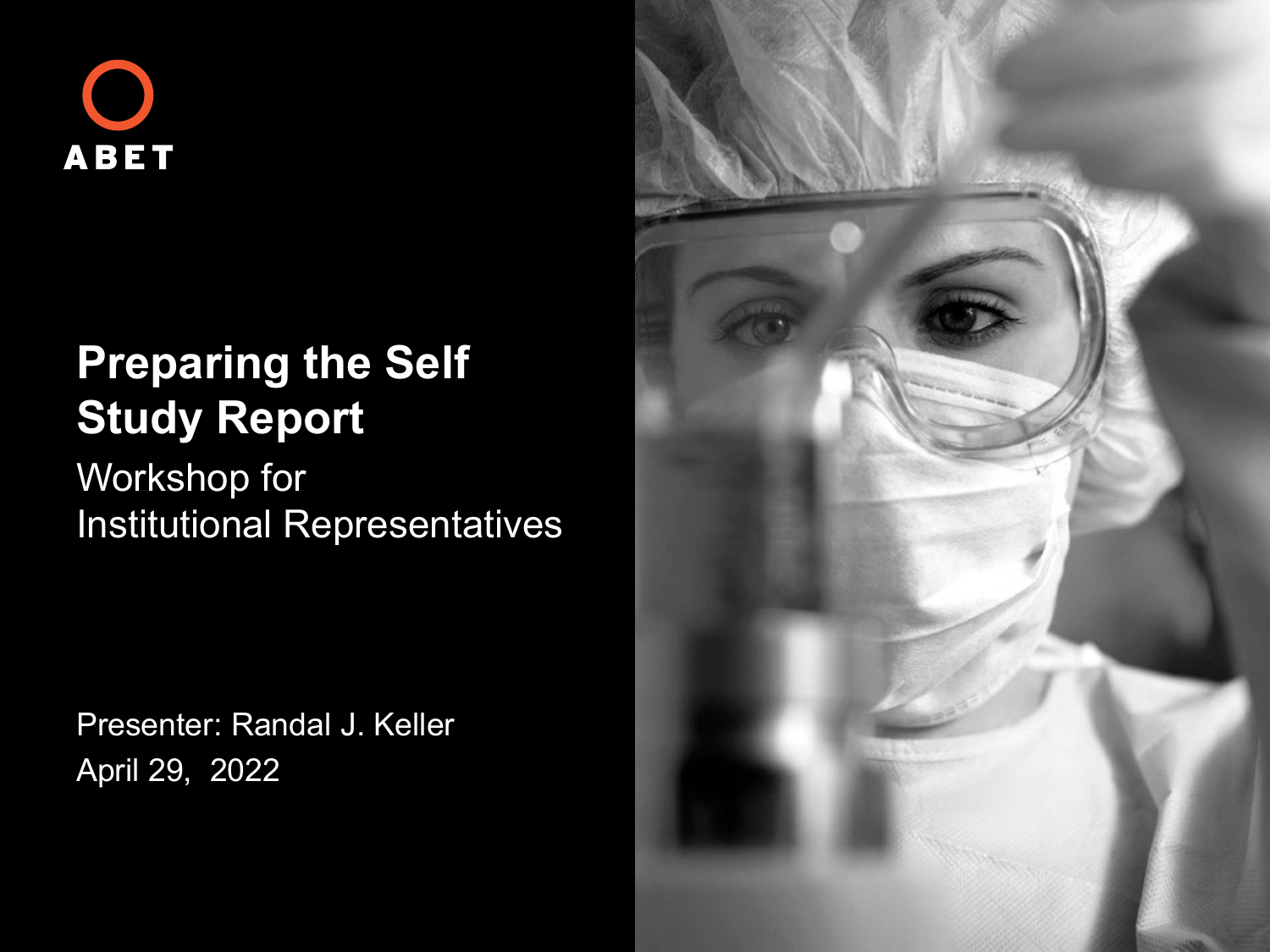#### **General Considerations**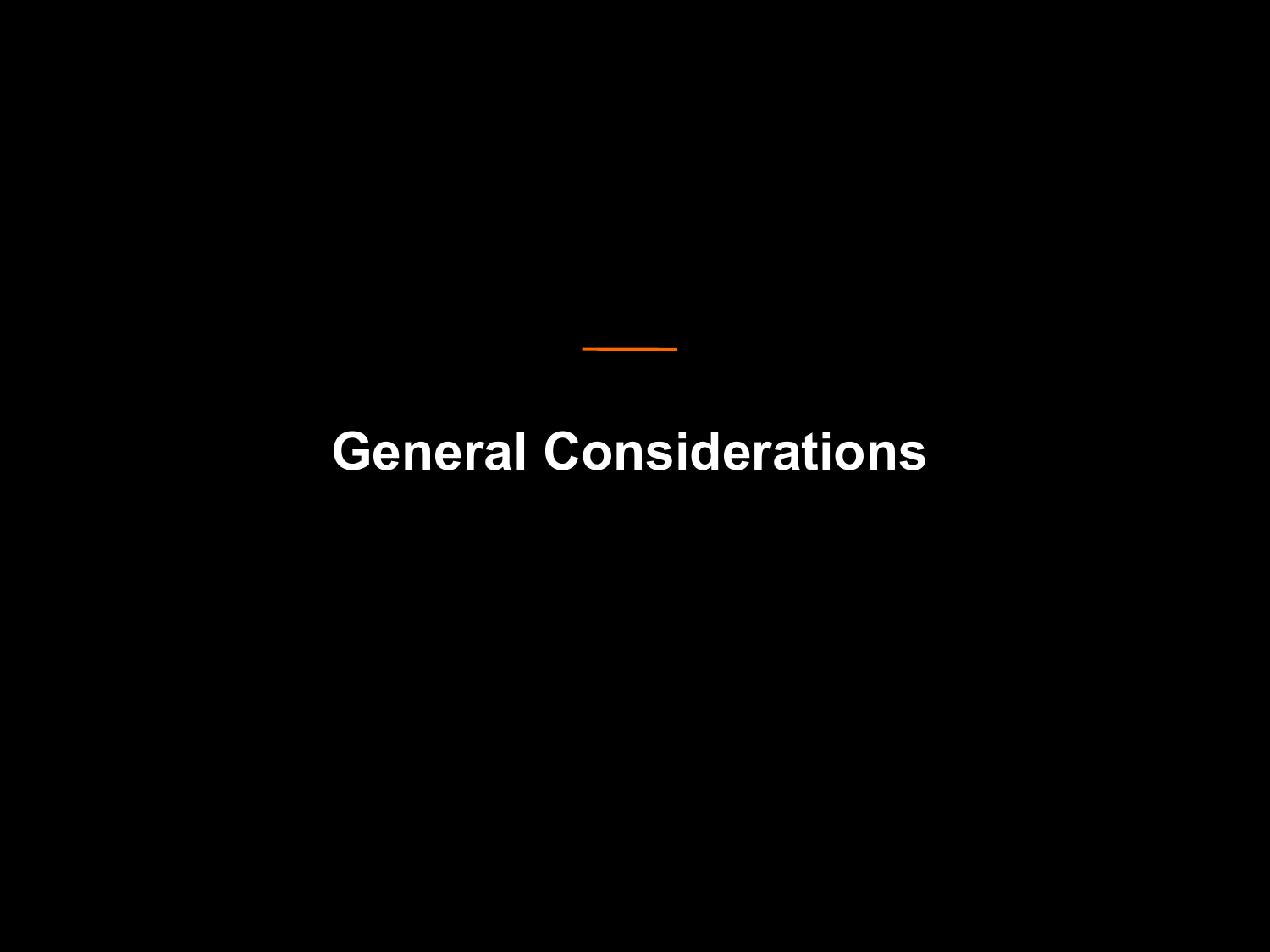# **ABET Organization**

ABET is essentially a group of over 2,200 volunteers from academia, industry, and public that is assisted by a core staff of professionals at headquarters.

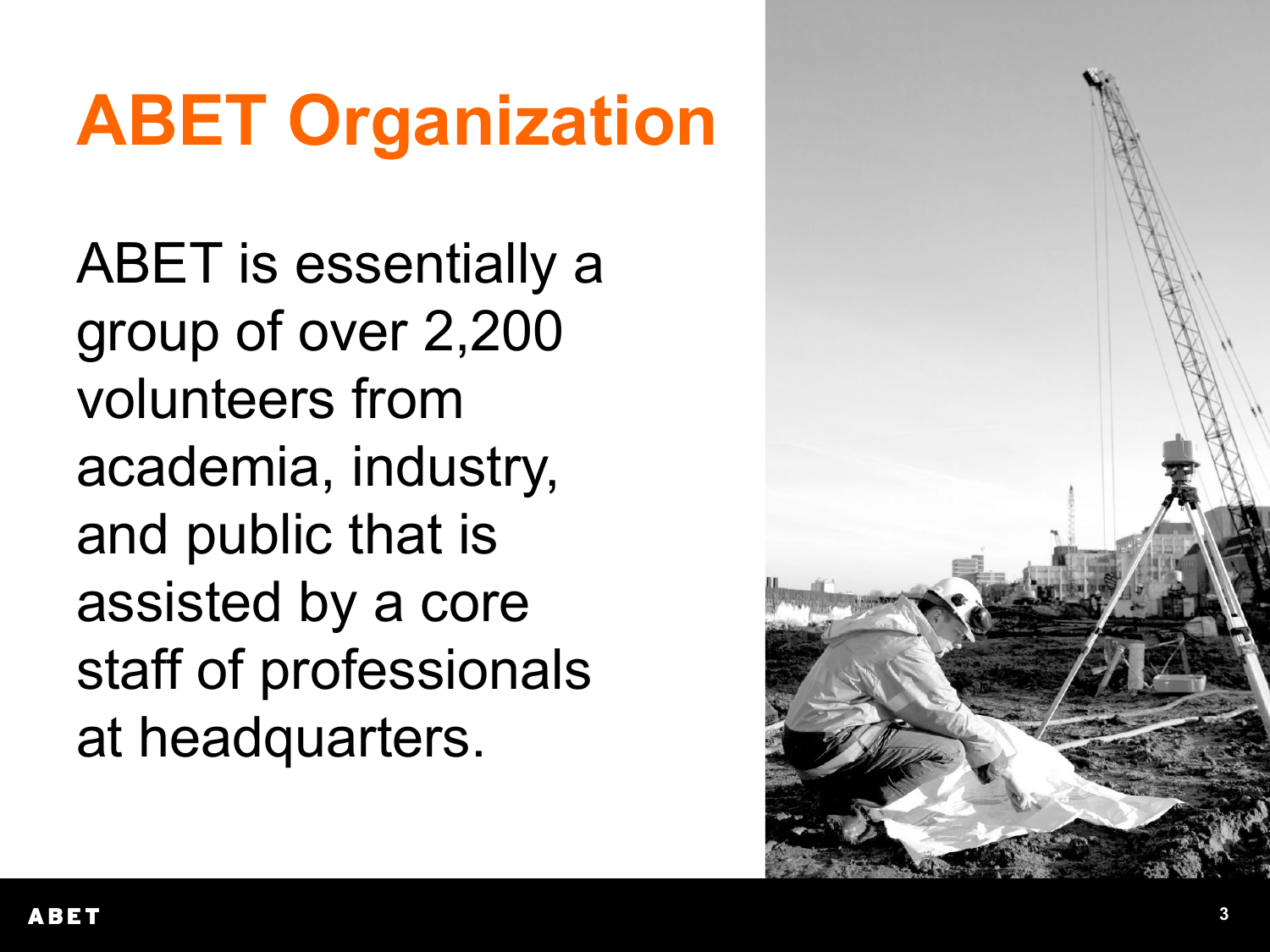## **Institution's Responsibilities**

- **Request Accreditation**
- **Prepare Program Self-Study Report**
- **Implement Criteria and Policy and Procedures Requirements**
- **Host Visit**
- **Respond to Reports**
	- 7-Day Response to PAF and Exit Statement
	- 30-Day Due Process
	- Supplemental Information if needed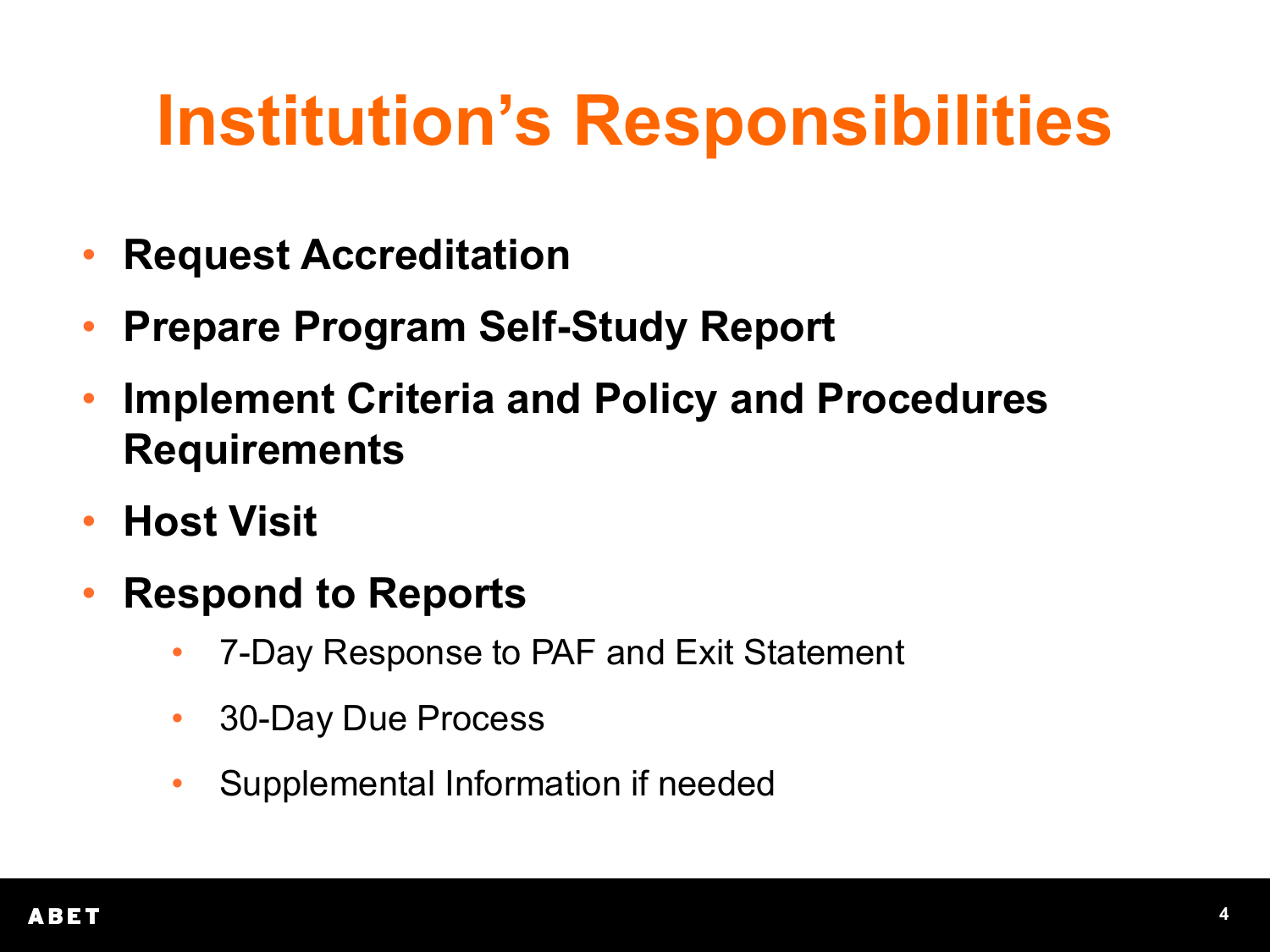## **Types of Evaluation**

• Comprehensive

• Focused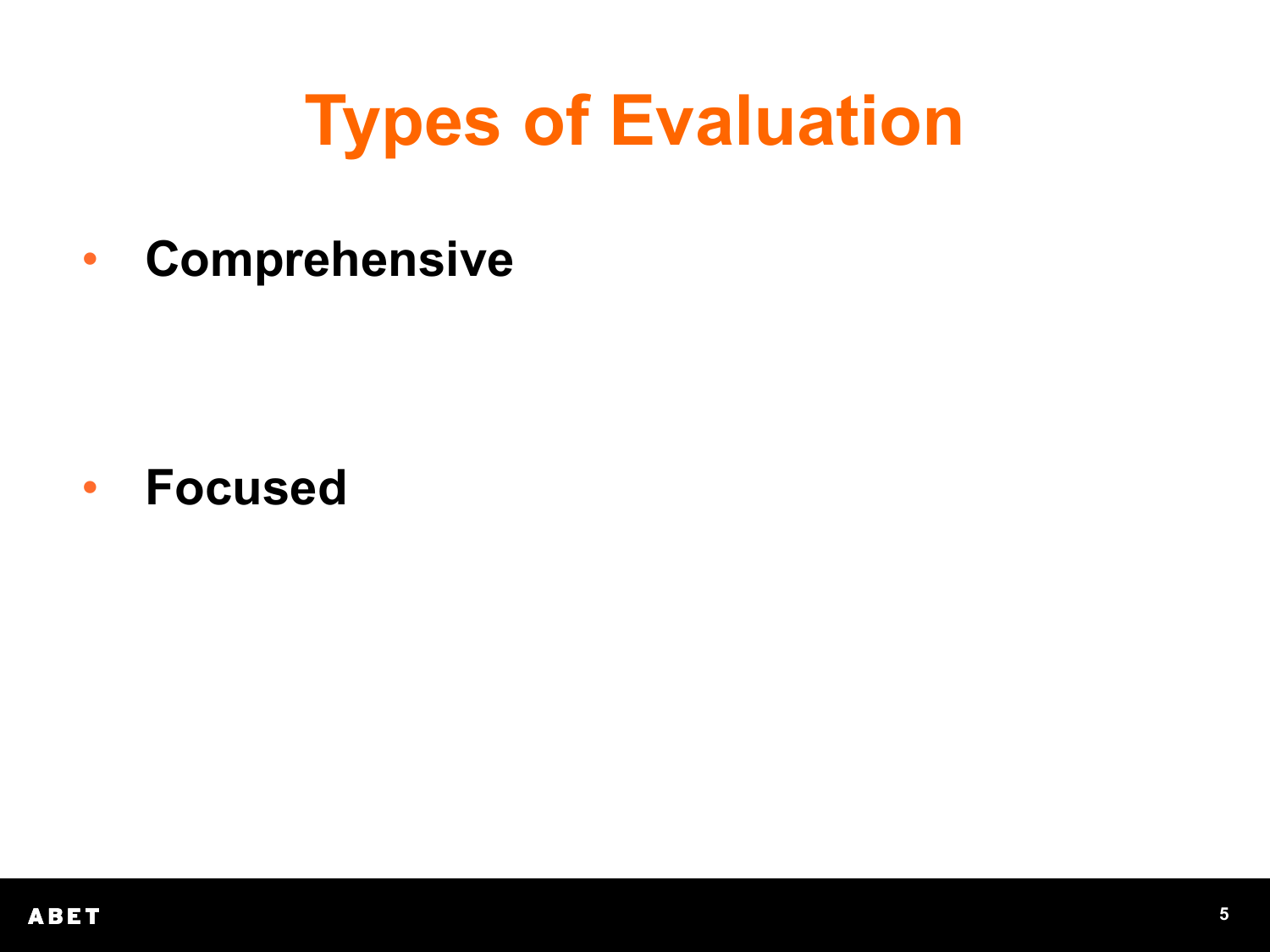# **Types of Evaluation**

- **Comprehensive**  Evaluations of all programs under a particular commission's purview must be conducted simultaneously every six years.
- **Focused**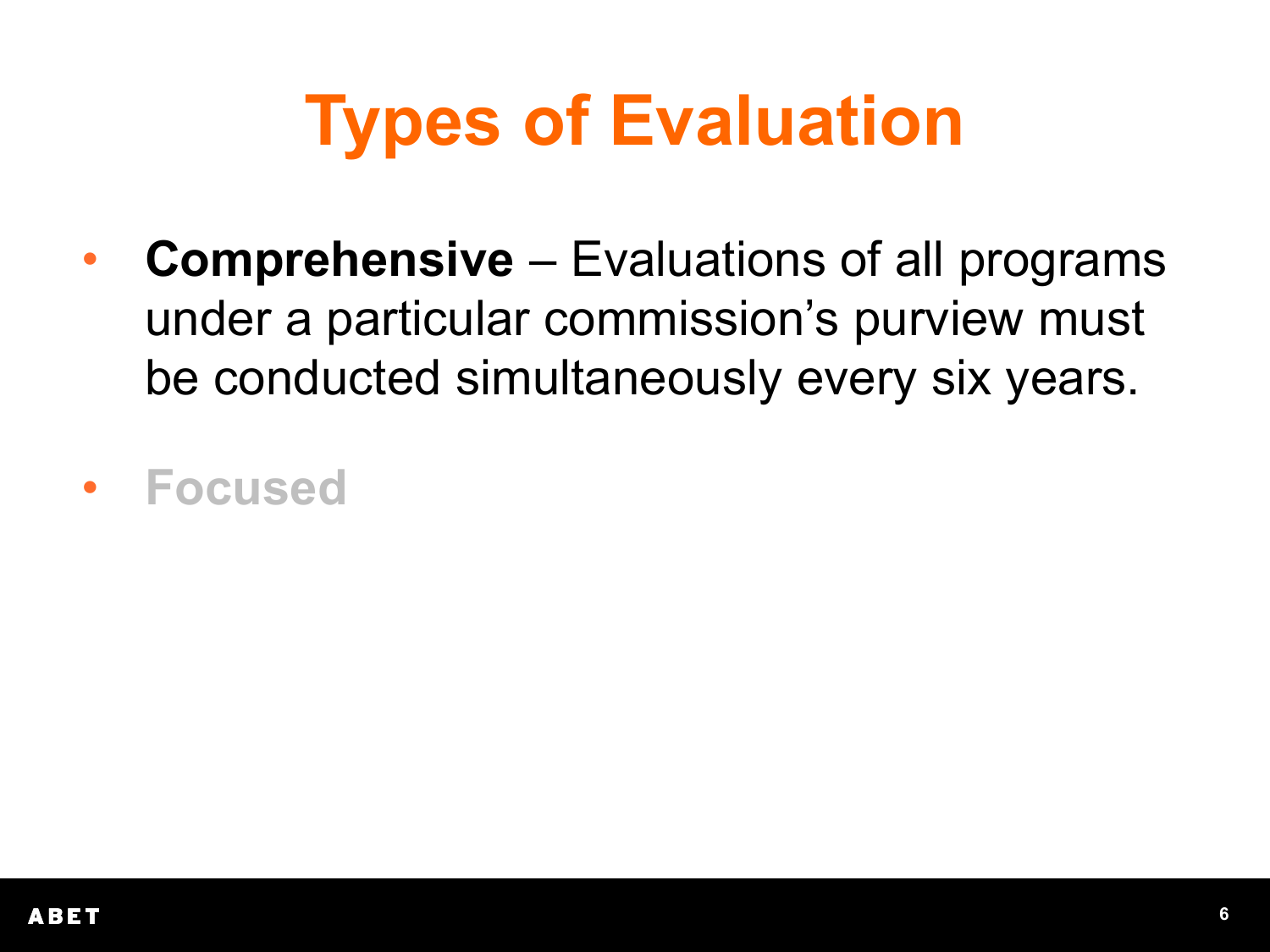# **Types of Evaluation**

- **Comprehensive**  Evaluations of all programs under a particular commission's purview must be conducted simultaneously every six years.
- **Focused**  Evaluations occur when a program was found to have deficiencies or weaknesses in the prior evaluation. The evaluation could be done by either report or visit, depending upon the commission's findings.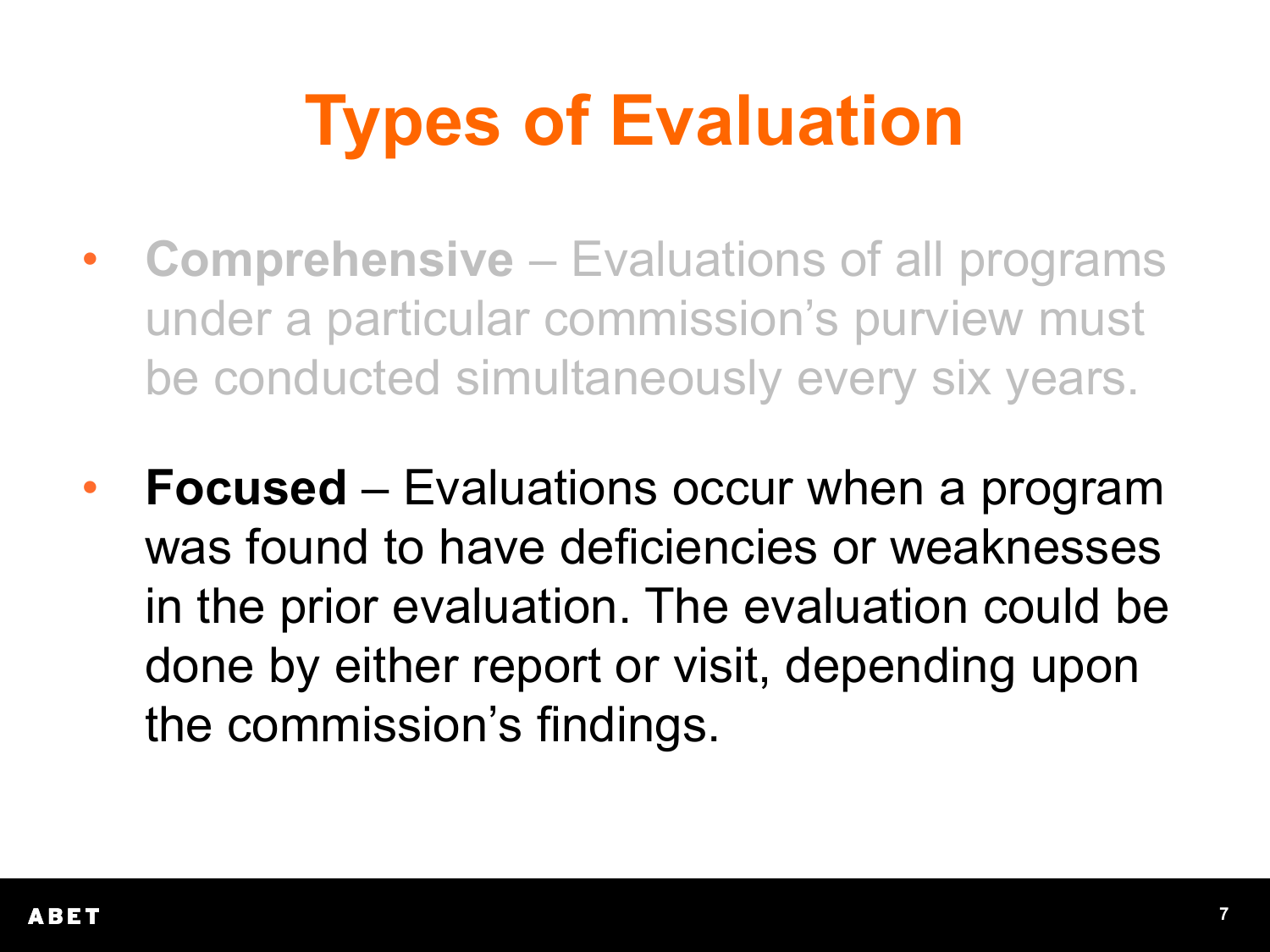#### **Terms & Terminology**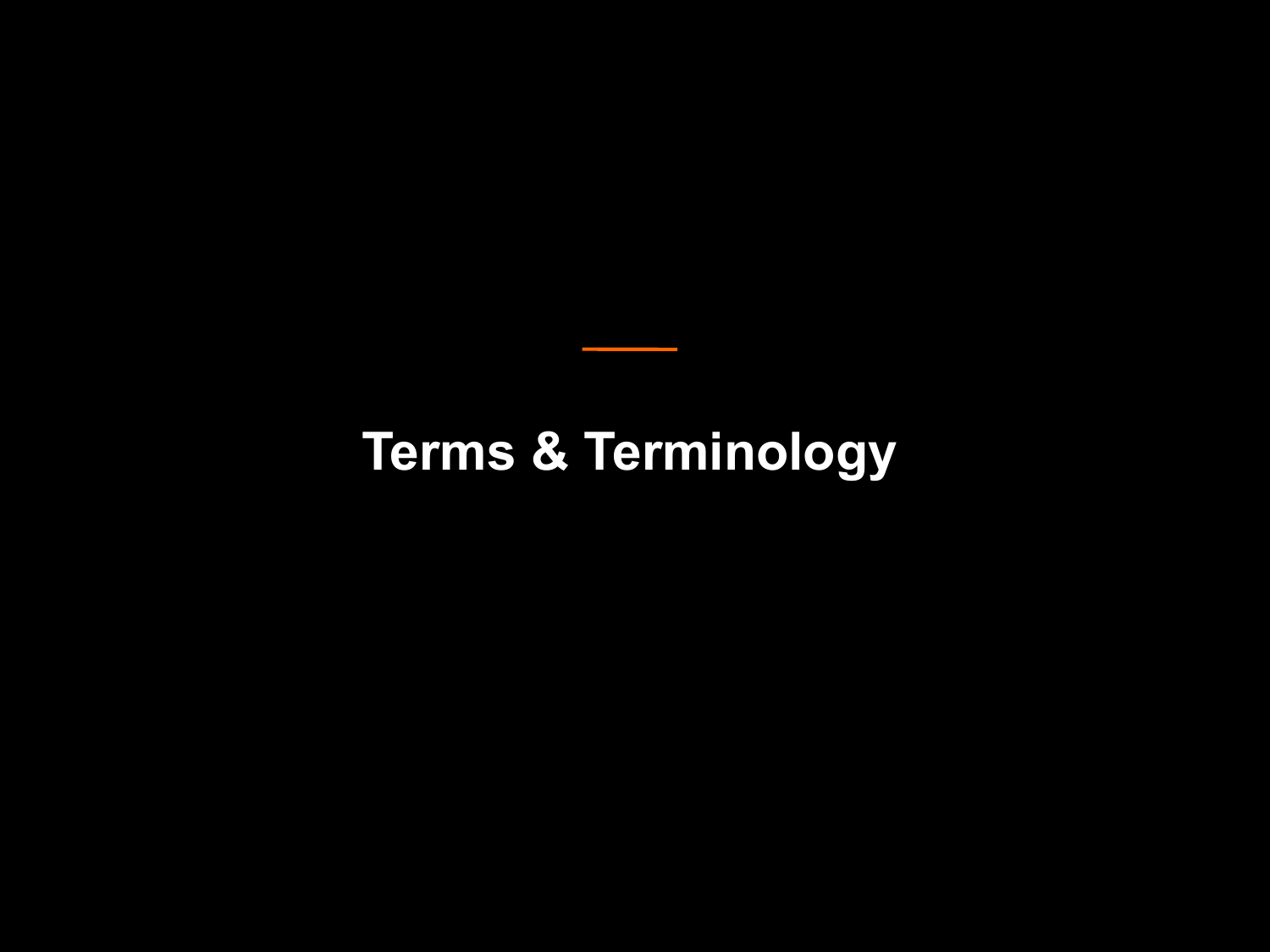## **ABET Definitions**

You will find the definitions of ABET's terms in the *Accreditation Policy and Procedure Manual (APPM)*.

You will also find definitions at the introduction to the ANSAC General Criteria, as follows: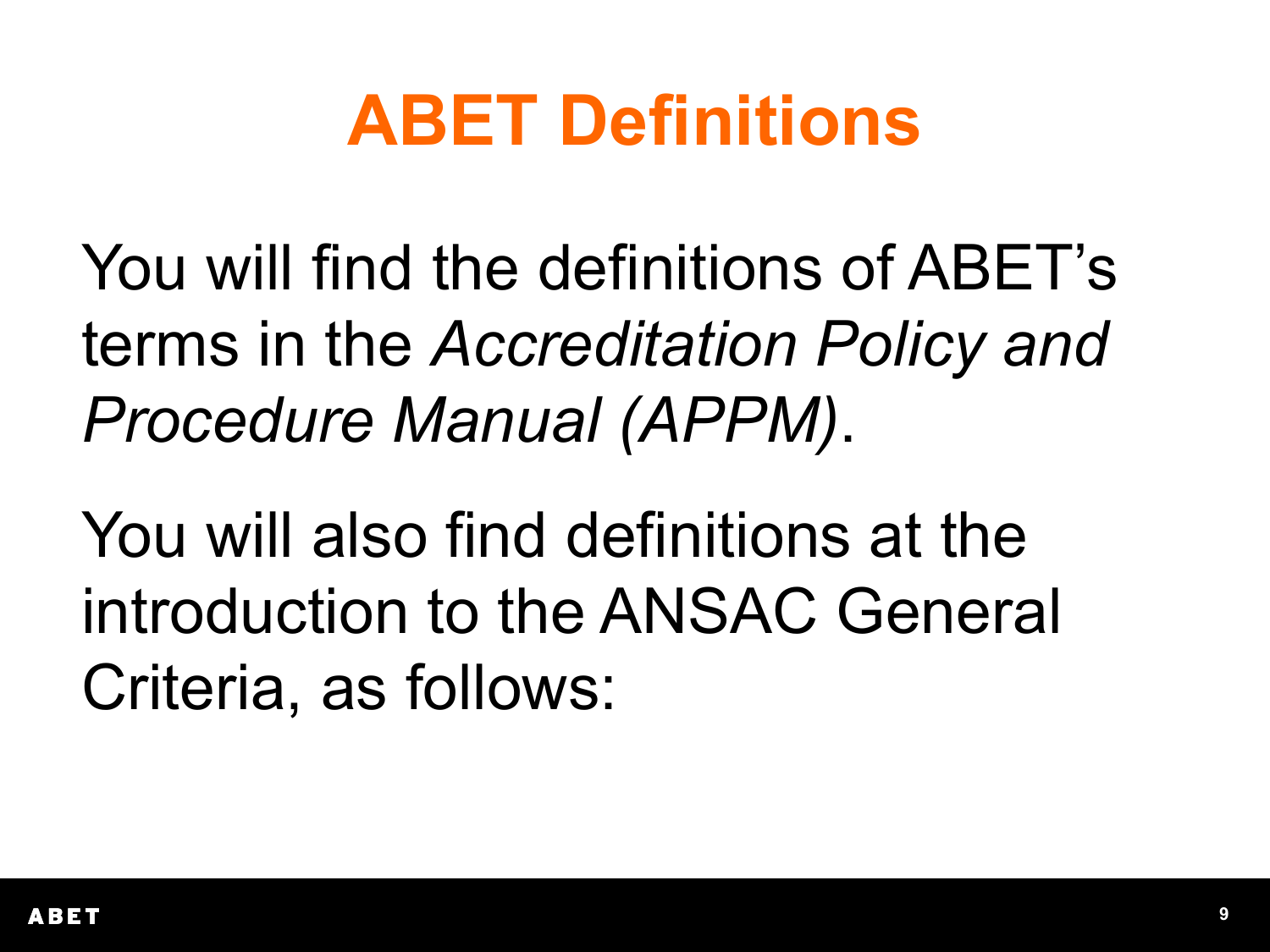#### **ABET Definitions**

While ABET recognizes and supports the prerogative of institutions to adopt and use the terminology of their choice, it is necessary for ABET volunteers and staff to have a consistent understanding of terminology. With that purpose in mind, the Commissions will use the following basic definitions:

Program Educational Objectives – Program educational objectives are broad statements that describe what graduates are expected to attain within a few years after graduation. Program educational objectives are based on the needs of the program's constituencies.

Student Outcomes – Student outcomes describe what students are expected to know and be able to do by the time of graduation. These relate to the knowledge, skills, and behaviors that students acquire as they progress through the program.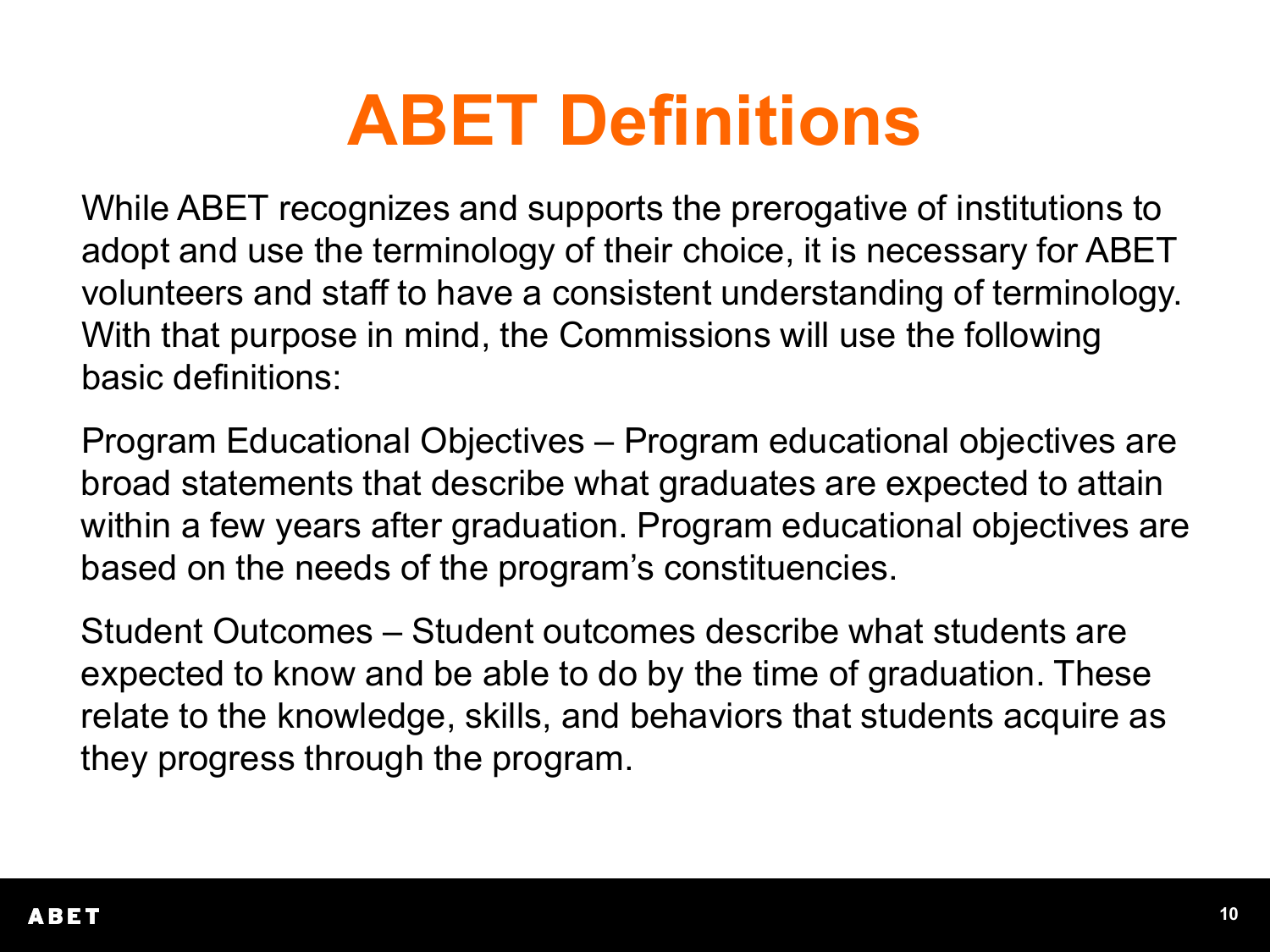## **ABET Definitions**

Assessment – Assessment is one or more processes that identify, collect, and prepare data to evaluate the attainment of student outcomes. Effective assessment uses relevant direct, indirect, quantitative and qualitative measures as appropriate to the outcome being measured. Appropriate sampling methods may be used as part of an assessment process.

Evaluation – Evaluation is one or more processes for interpreting the data and evidence accumulated through assessment processes. Evaluation determines the extent to which student outcomes are being attained. Evaluation results in decisions and actions regarding program improvement.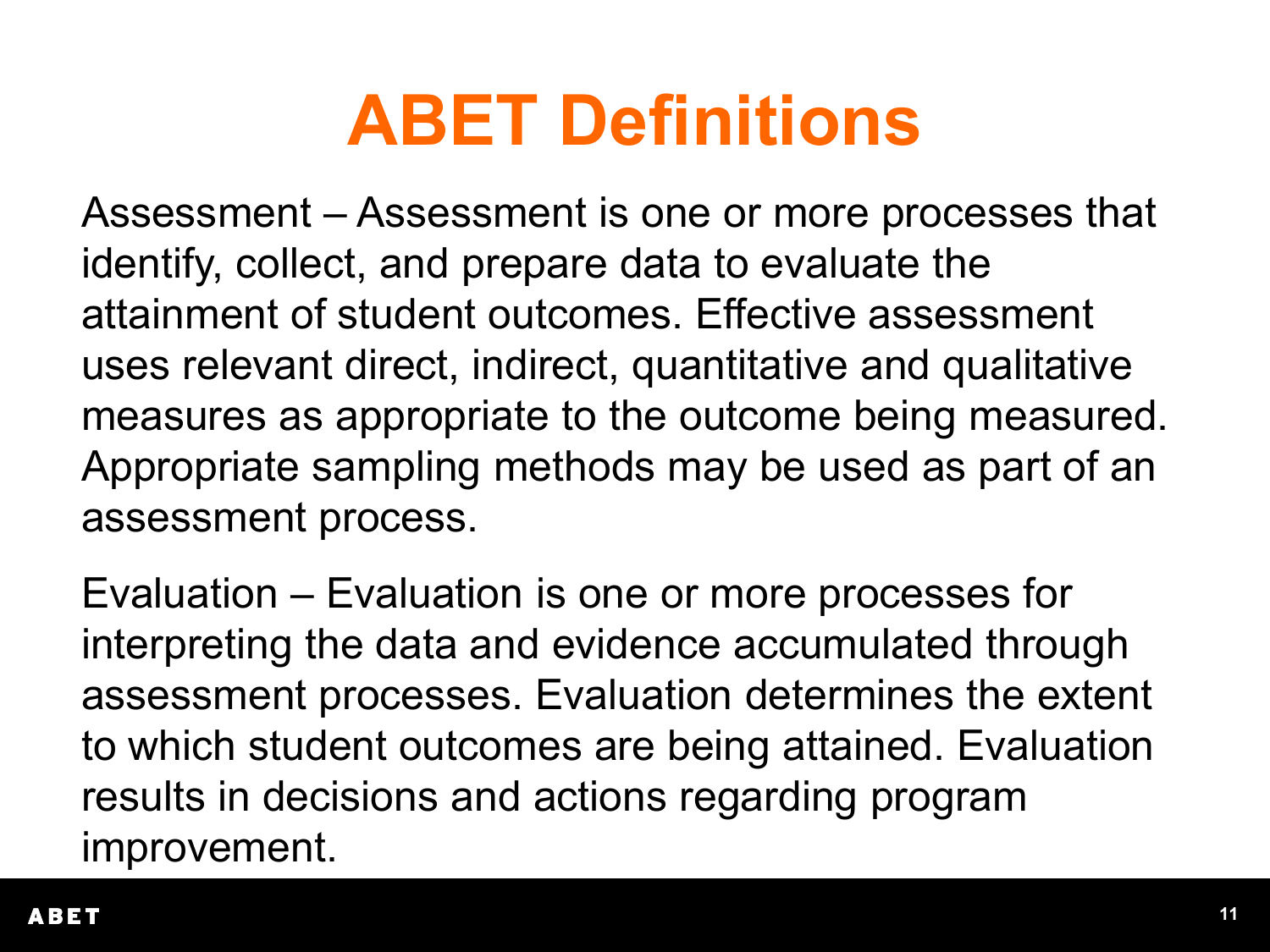#### **ANSAC Definitions**

The Applied and Natural Science Accreditation Commission (ANSAC) of ABET recognizes that its constituents may consider certain terms to have certain meanings; however, it is necessary for the ANSAC to have consistent terminology. Thus the Applied and Natural Science Accreditation Commission will use the following definitions in applying the criteria: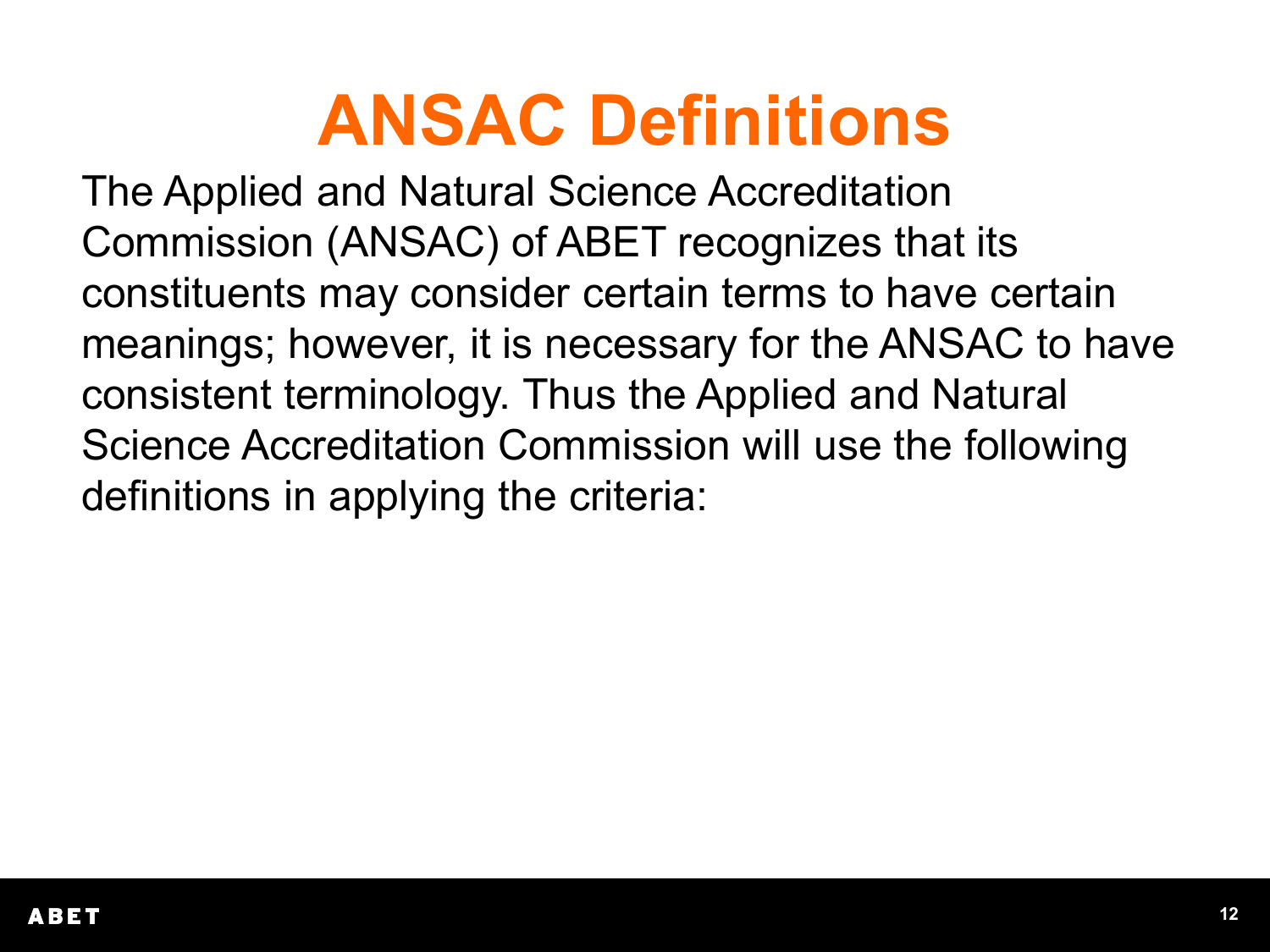#### **ANSAC Definitions**

College level Mathematics – consists of mathematics that require a degree of mathematical sophistication at least equivalent to that of college algebra. For illustrative purposes, some examples of college-level mathematics include college algebra, pre-calculus, calculus, differential equations, probability, statistics, linear algebra and discrete mathematics.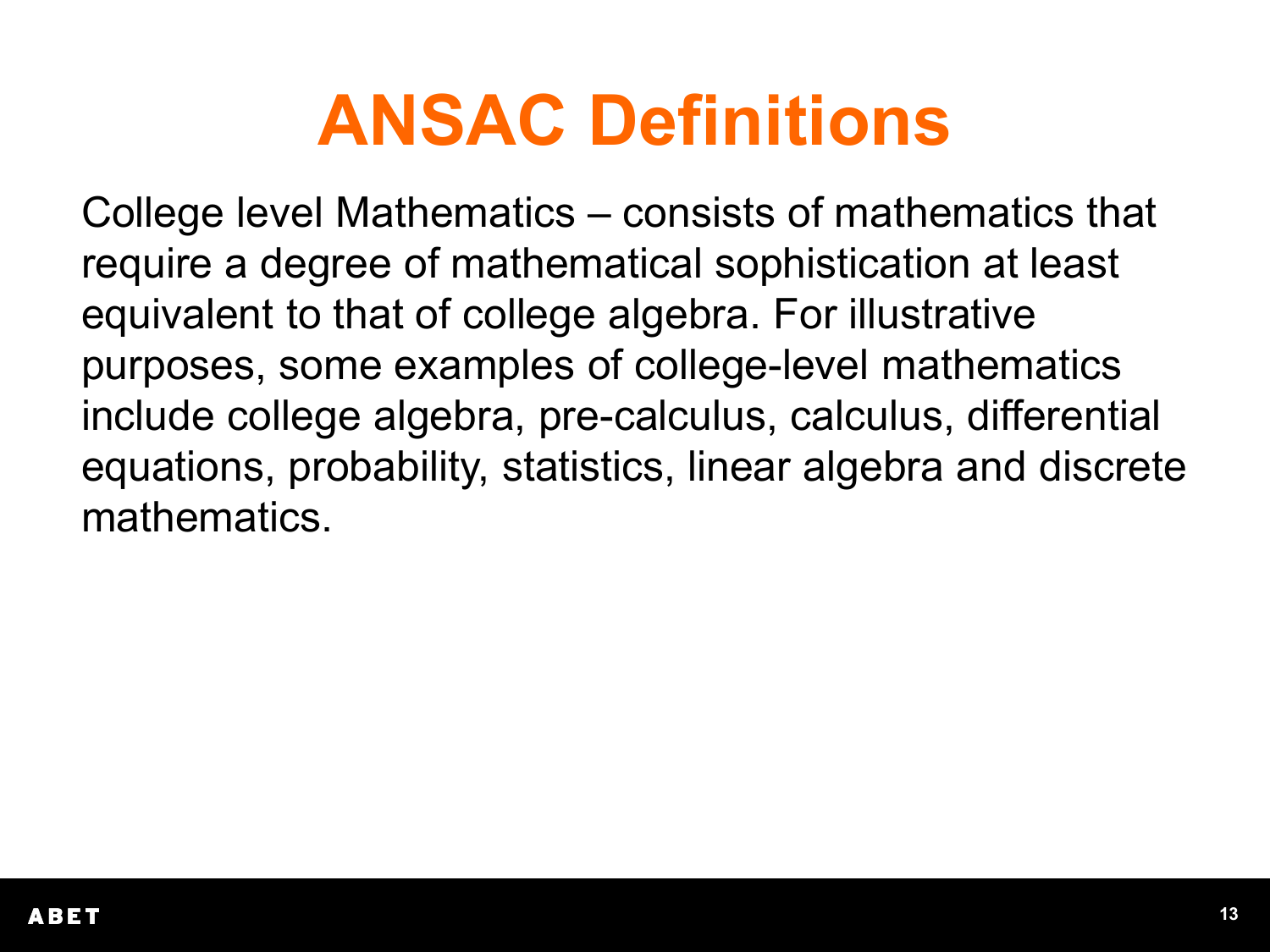### **ANSAC Definitions**

Natural Science – increases the knowledge base of a field of research and science collectively that are involved in the study of the physical world and its phenomena. Natural science consists of but is not limited to biology, physics, chemistry, geology and other natural sciences including life, earth and space sciences.

Applied Science – uses the knowledge base in natural science to solve specific programs.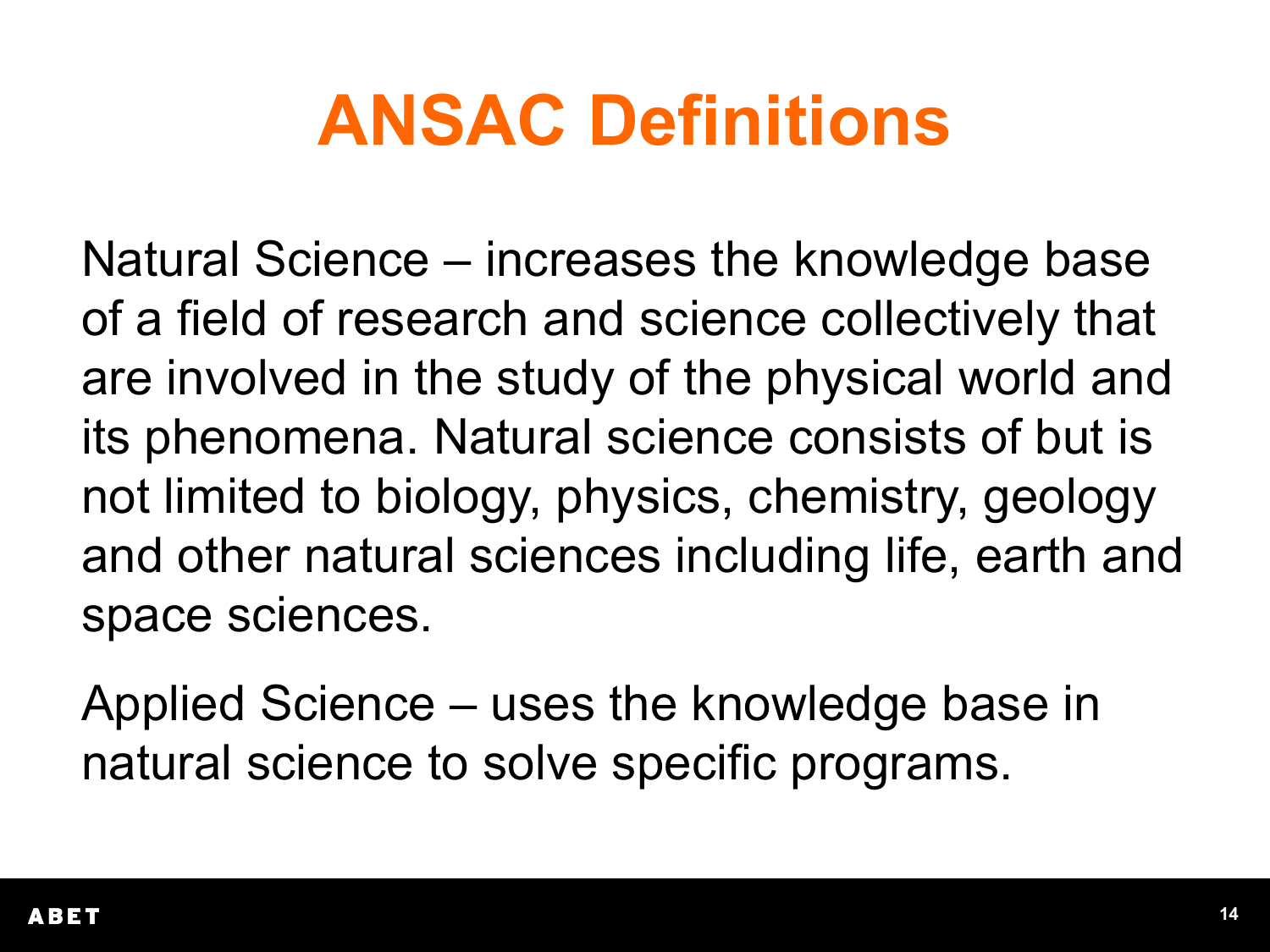## **Terminology**

- Each institution is free to define its own terminology.
- For example, if "goal" is the term used to define the expected accomplishments of graduates the first few years after graduation, this is completely acceptable to ABET.
- The Self-Study Report should clarify this terminology.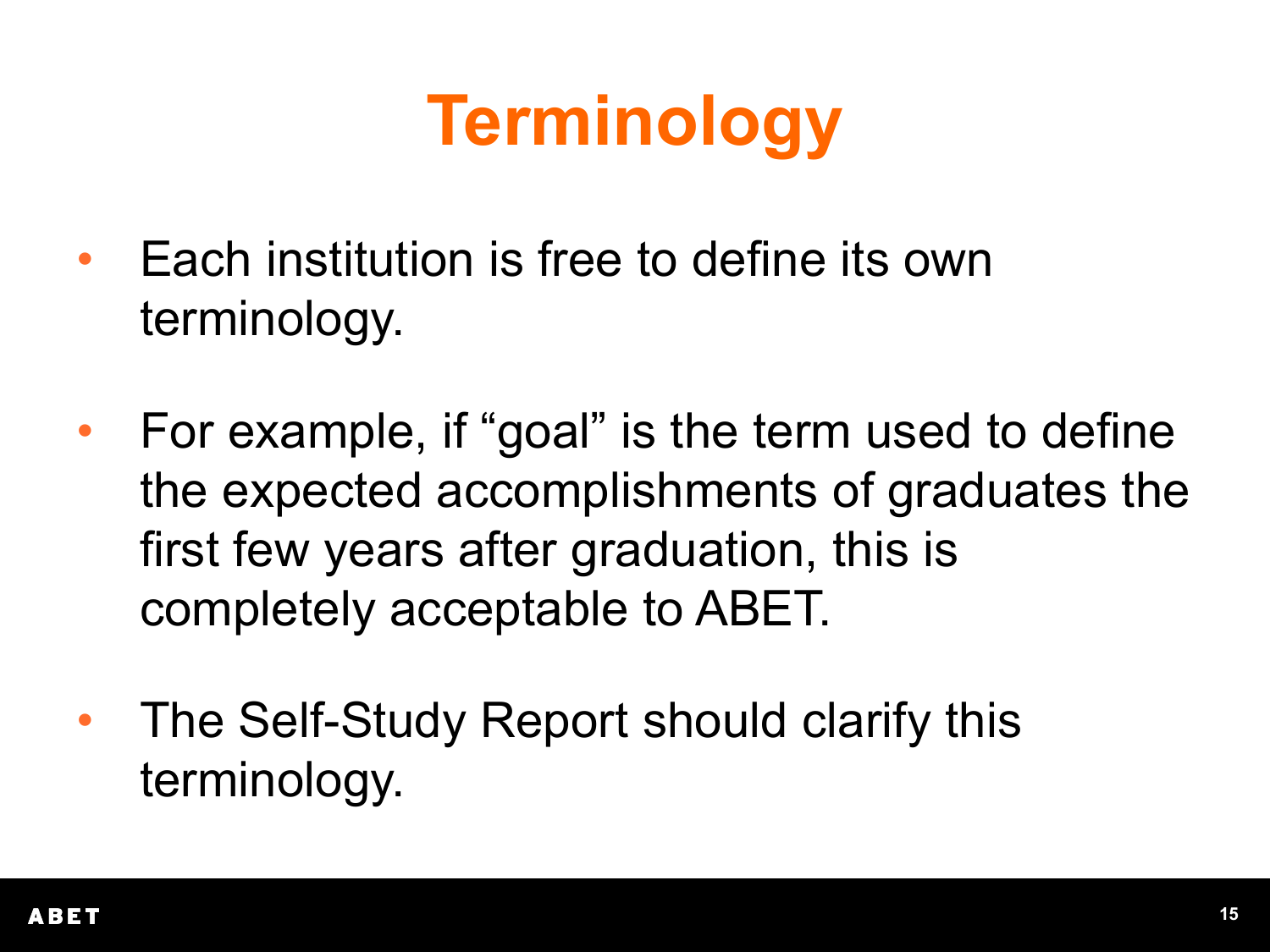

- **Compliance** The program satisfies the applicable criteria.
- **Concern** A program currently satisfies a criterion, policy, or procedure; however, the potential exists for the situation to change such that the criterion, policy, or procedure may not be satisfied.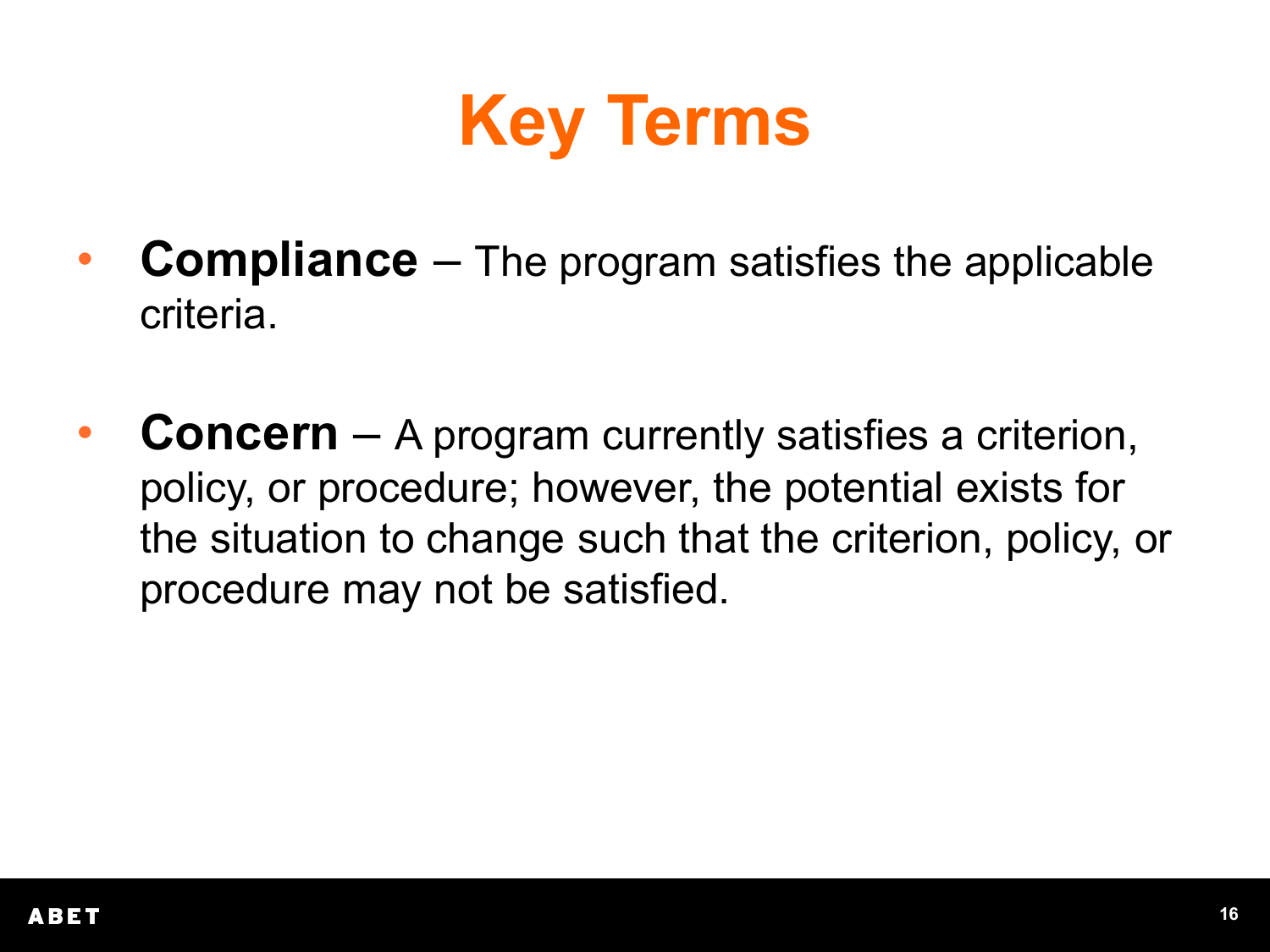

- **Compliance** The program satisfies the applicable criteria.
- **Concern** A program currently satisfies a criterion, policy, or procedure; however, the **potential exists for the situation to change** such that the criterion, policy, or procedure may not be satisfied.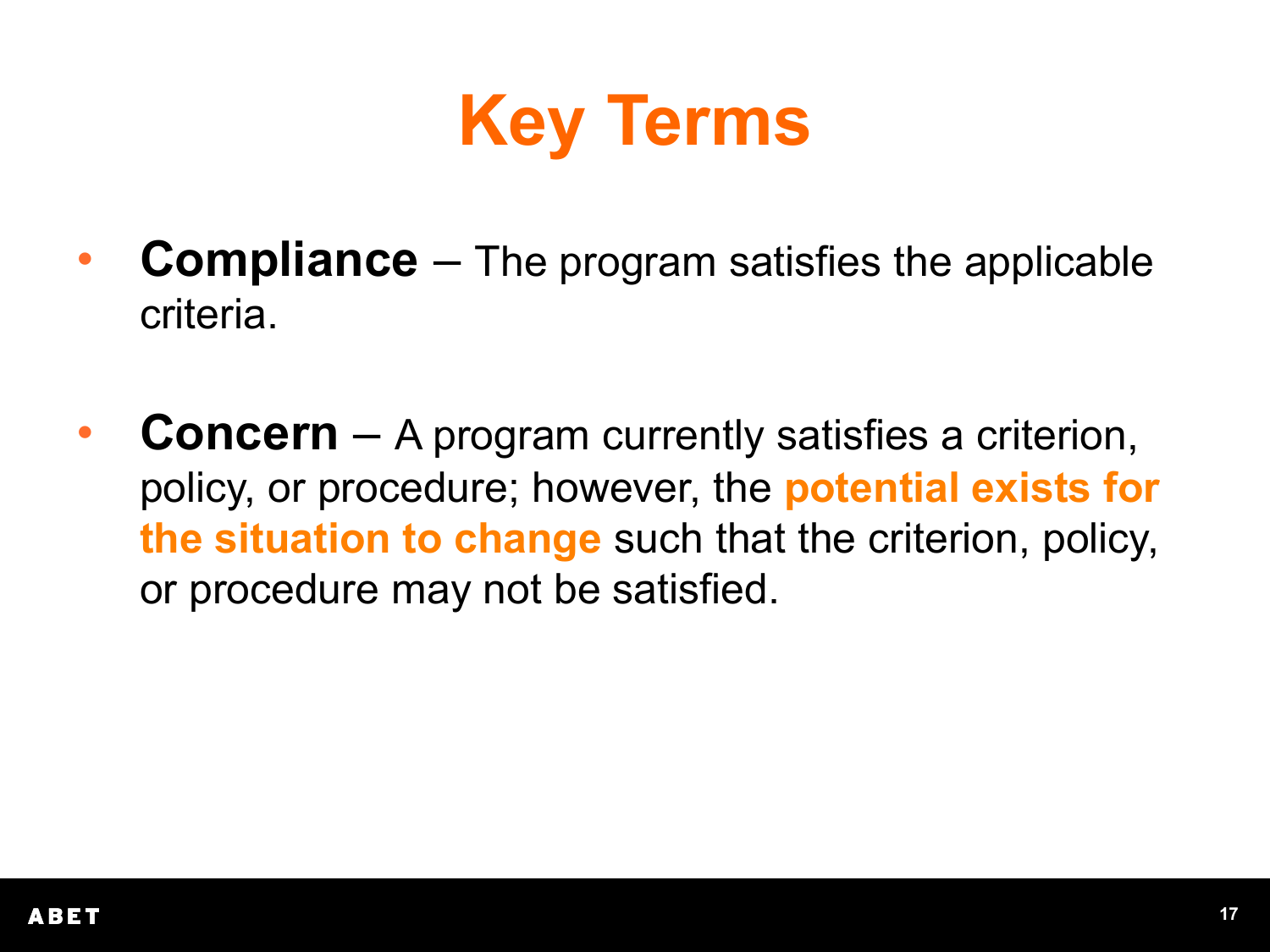

• **Weakness** – A program lacks the strength of compliance with a criterion, policy, or procedure to ensure that the quality of the program will not be compromised. Therefore, remedial action is required to strengthen compliance with the criterion, policy, or procedure prior to the next evaluation.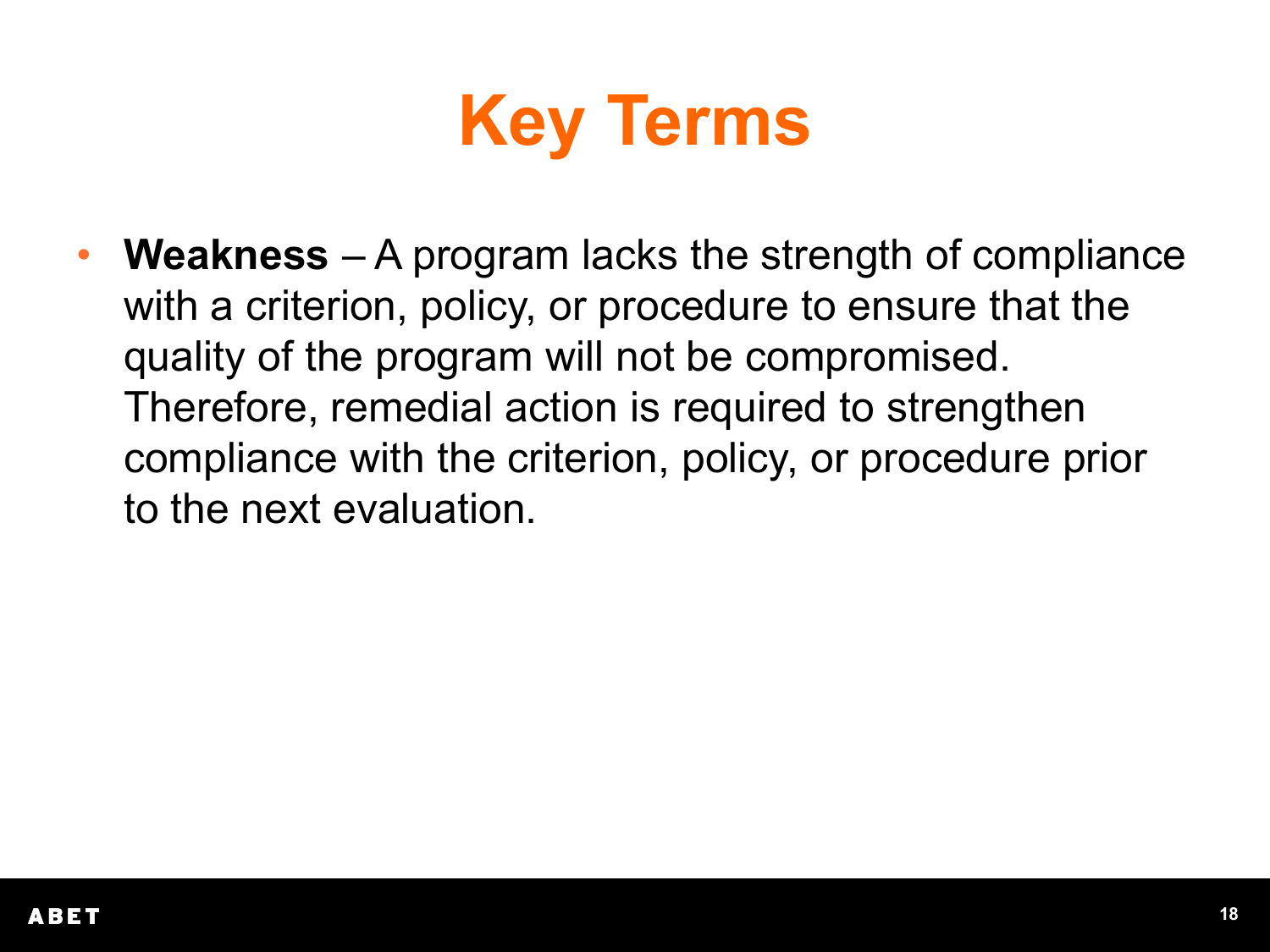

- **Weakness**  A program **lacks the strength of compliance** with a criterion, policy, or procedure to ensure that the quality of the program will not be compromised. Therefore, remedial action is required to strengthen compliance with the criterion, policy, or procedure prior to the next evaluation.
- **Deficiency**  A criterion, policy, or procedure is
	- NOT satisfied. Therefore, the program is not in compliance with the criteria.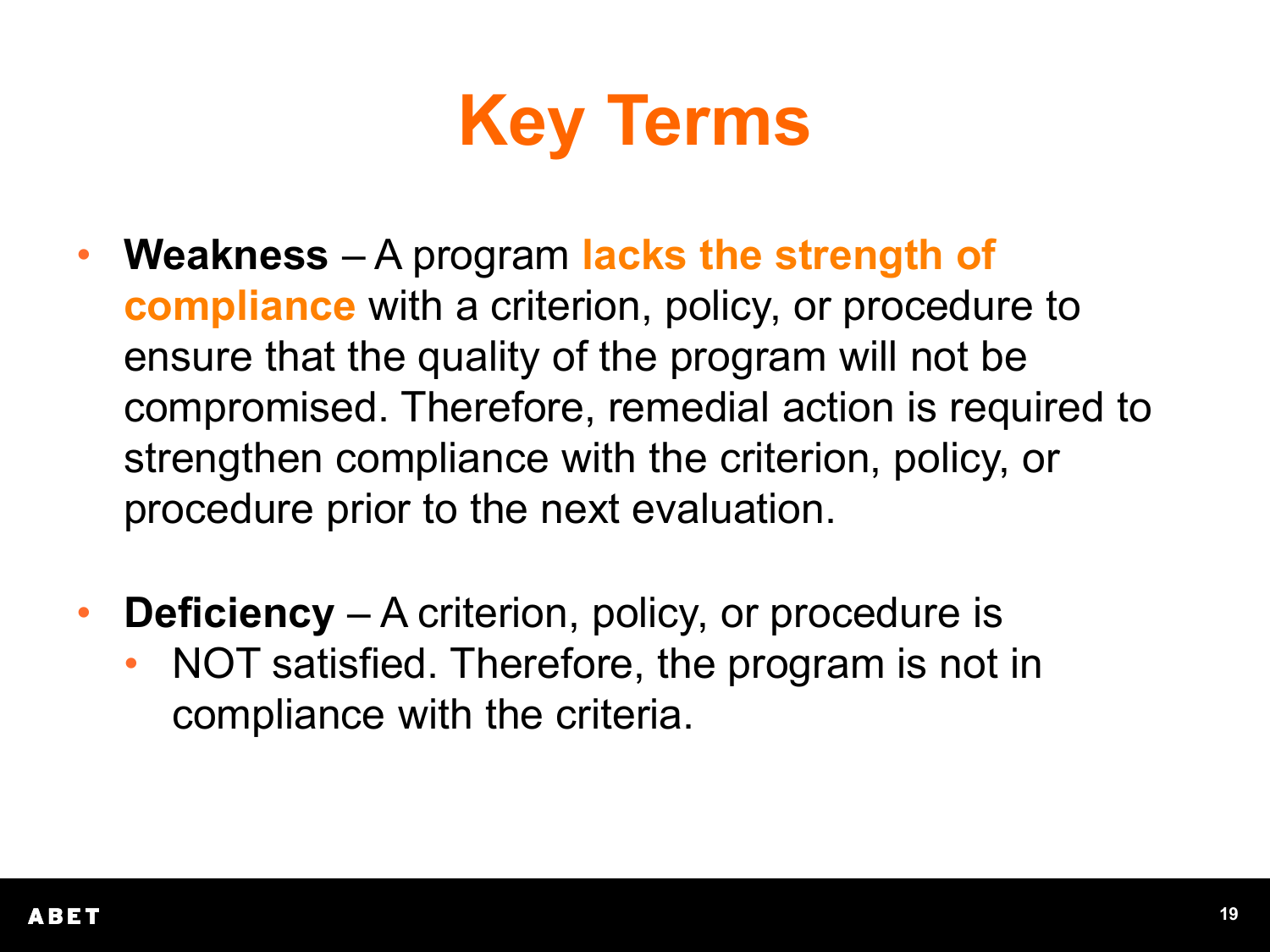

- **Weakness**  A program **lacks the strength of compliance** with a criterion, policy, or procedure to ensure that the quality of the program will not be compromised. Therefore, remedial action is required to strengthen compliance with the criterion, policy, or procedure prior to the next evaluation.
- **Deficiency A criterion, policy, or procedure is NOT satisfied**. Therefore, the program is not in compliance with the criteria.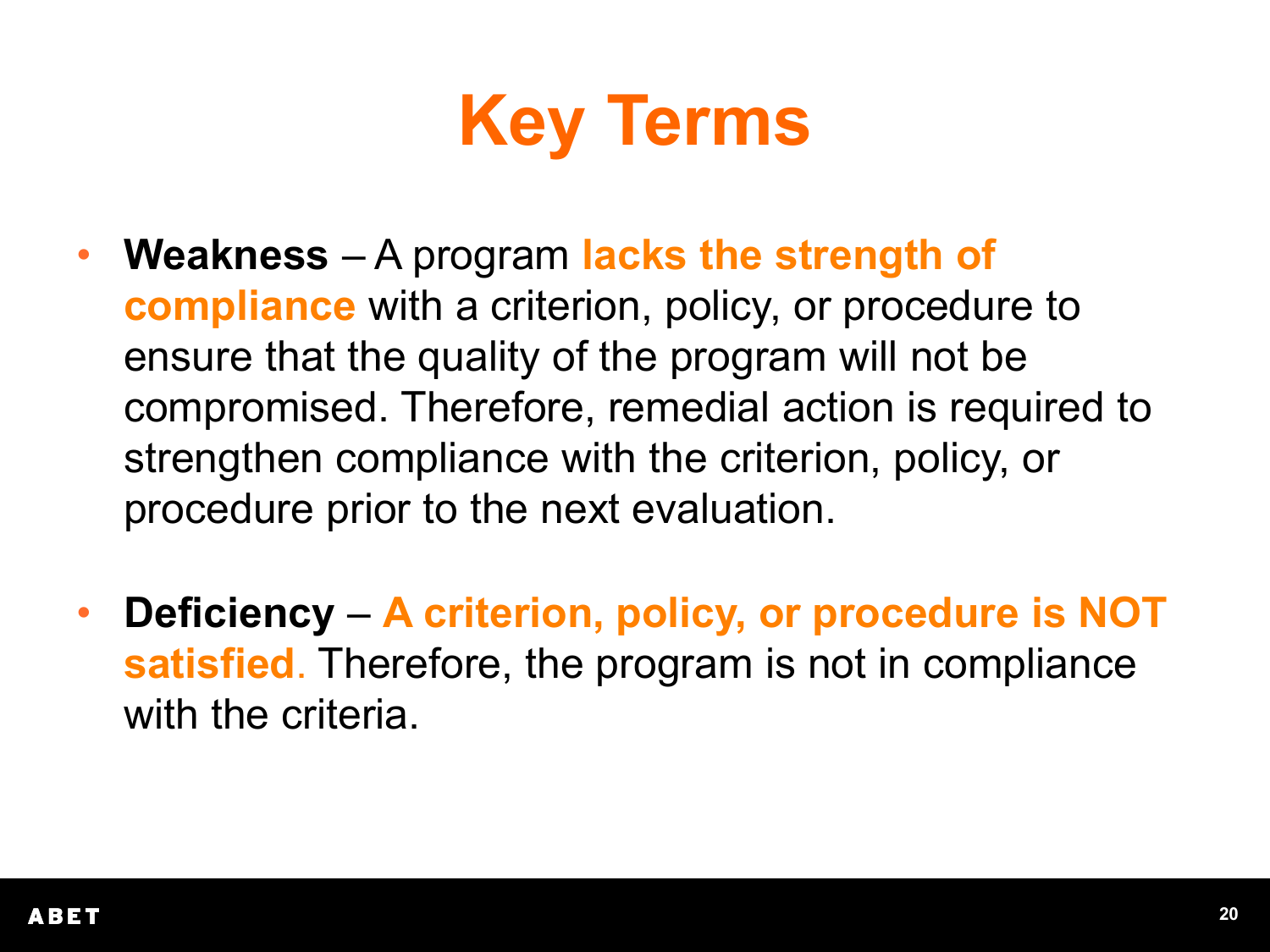#### **Institutional Preparation Process**

- On-going compliance with criteria.
- Apply to ABET for accreditation or reaccreditation.
- Prepare program Self-Study Report, due July 1 of the year of the visit.
- Assemble supporting materials to be presented at an on-site visit to demonstrate achievement of student outcomes.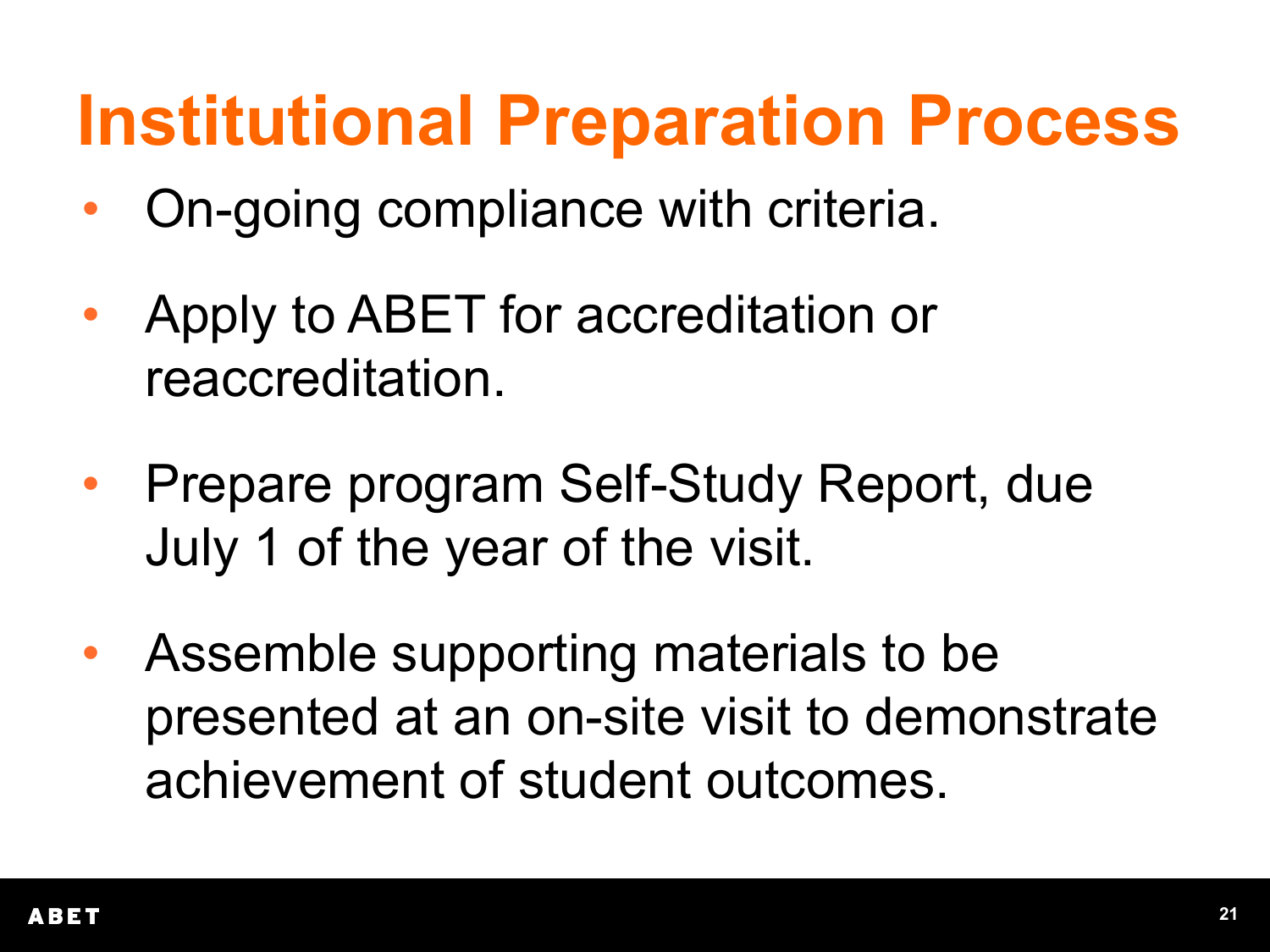# **The Self-Study Report**

- This is the foundation document.
- Use questionnaire template supplied by ABET ANSAC
- The campus visit serves to validate the program as presented in the Self-Study Report.
- Specifics can/should be clarified before the campus visit.
- Due to ABET HQ by July 1 of evaluation year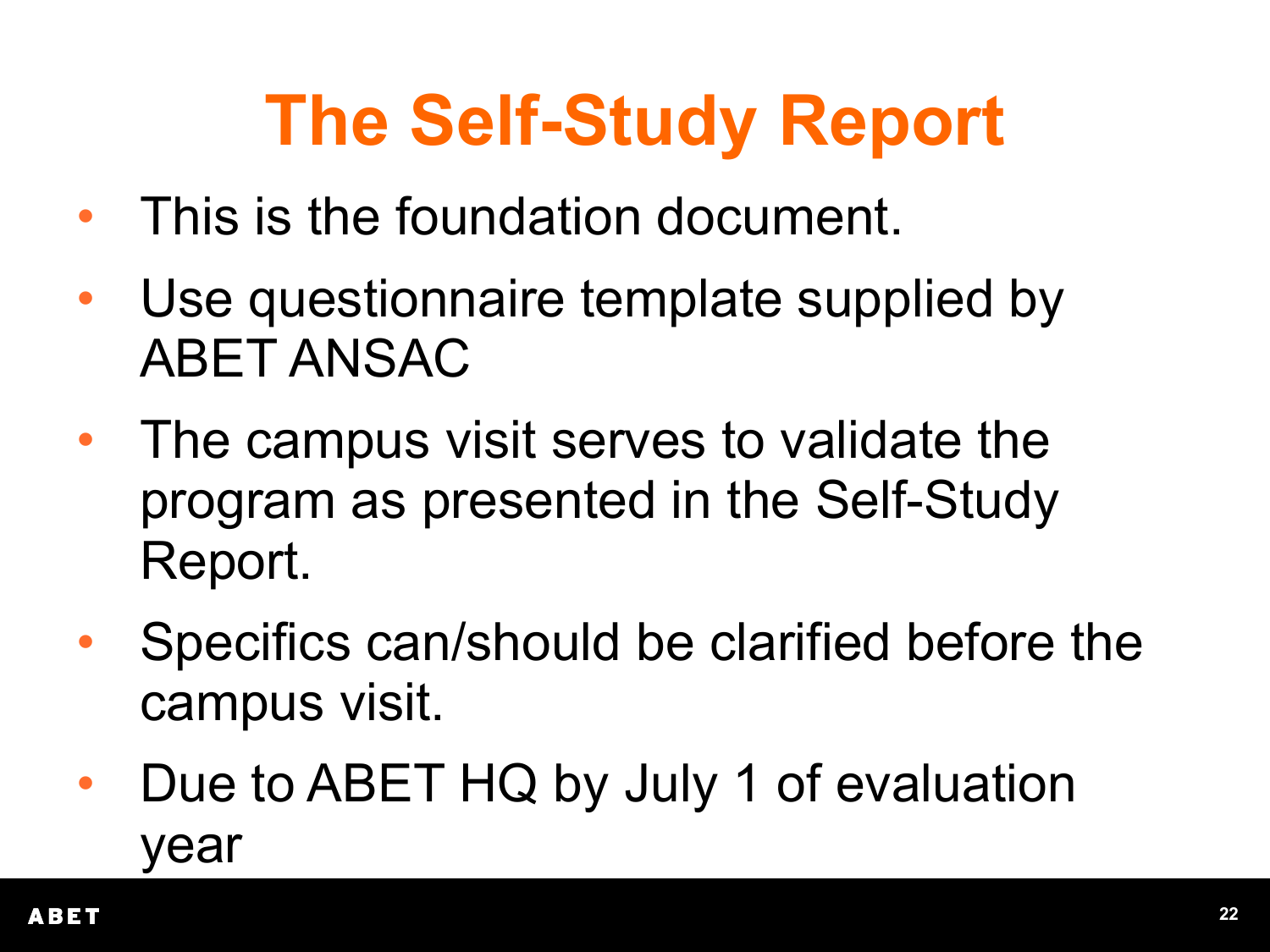#### **Criteria**

**Criterion 1:** Students **Criterion 2:** Program Educational Objectives **Criterion 3**: Student Outcomes **Criterion 4**: Continuous Improvement **Criterion 5:** Curriculum **Criterion 6:** Faculty **Criterion 7: Facilities Criterion 8:** Institutional Support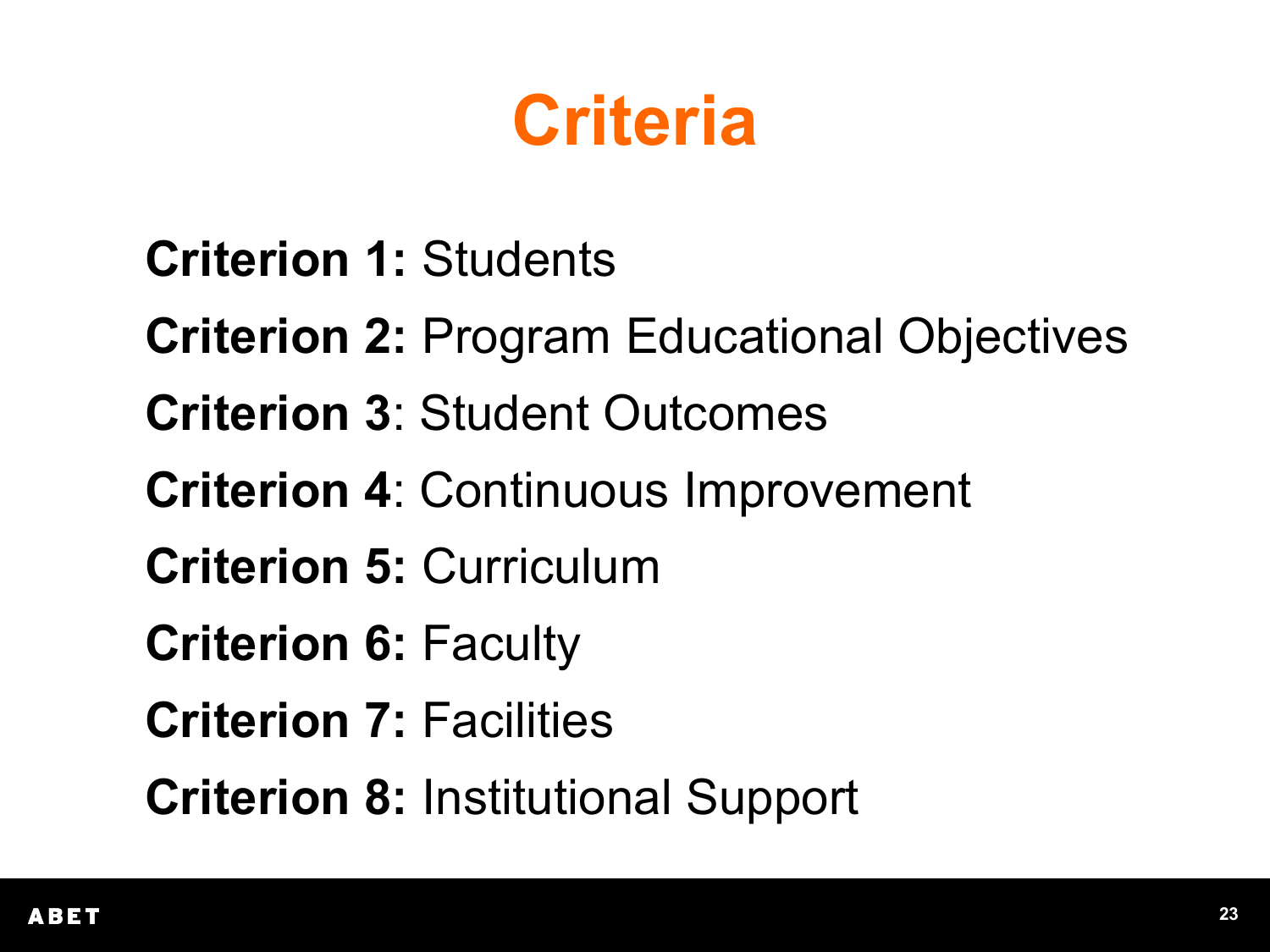## **Criterion 1 – Students**

- The program must:
	- Evaluate student performance, advise students, and monitor students' progress.
	- Have and enforce policies for acceptance of transfer students and validation of courses taken elsewhere.
	- Have and enforce procedures to assure that all students meet all program requirements.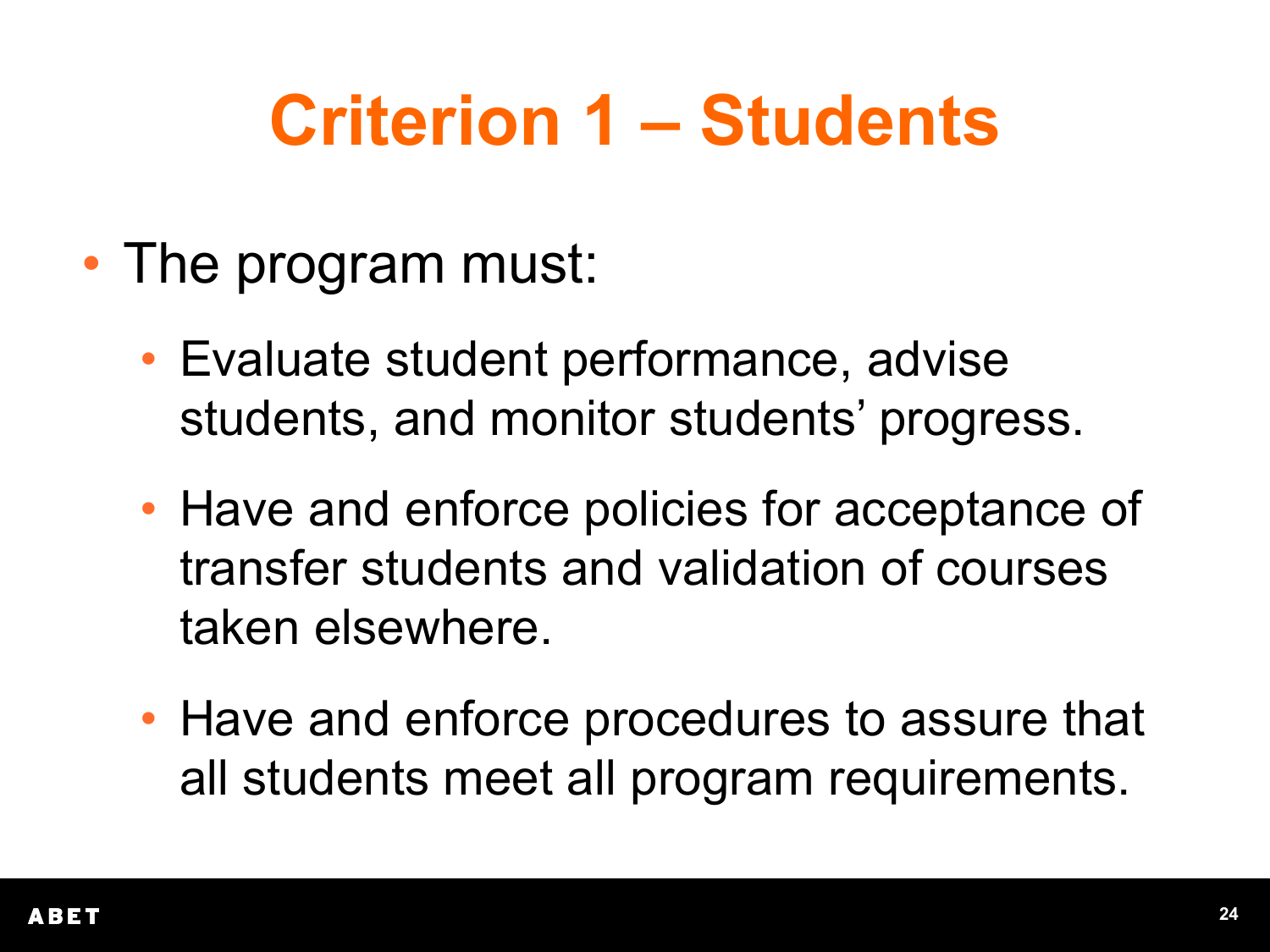#### **Criterion 2 – Program Educational Objectives (PEOs)**

The program must have in place:

- Published PEOs consistent with mission and these criteria.
- A process that periodically documents and demonstrates that the PEOs are based on the needs of the program's constituencies.
- A process that periodically reviews the PEOs to ensure they remain consistent with the institutional mission and needs of the program constituents.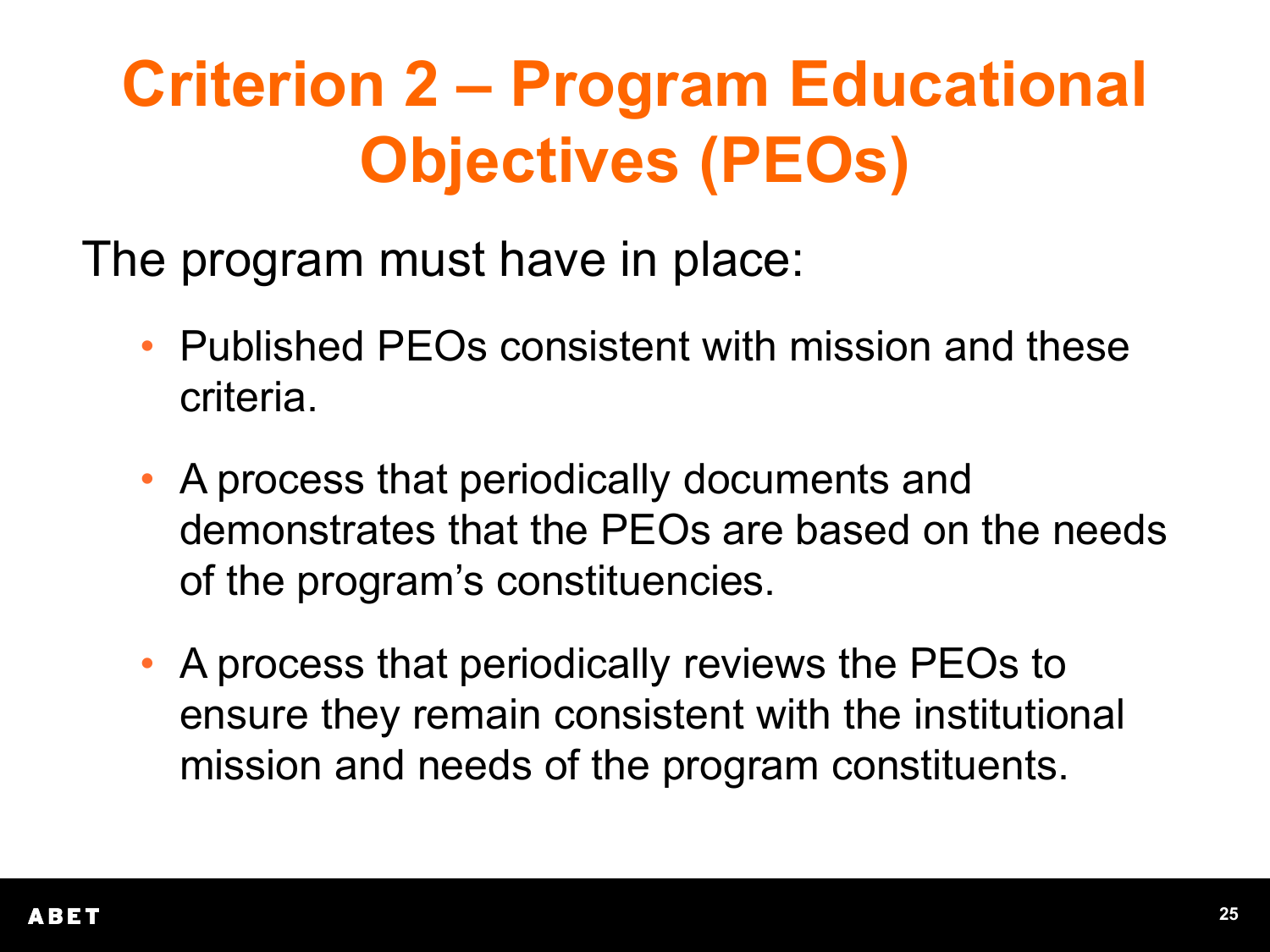## **Program Educational Objectives**

- Broad statements that describe what graduates are expected to attain within a few years after graduation.
- PEOs are based on the needs of the program's constituencies.
- There must be a process to review and update PEOs.
- Must be "publicly stated" per APPM.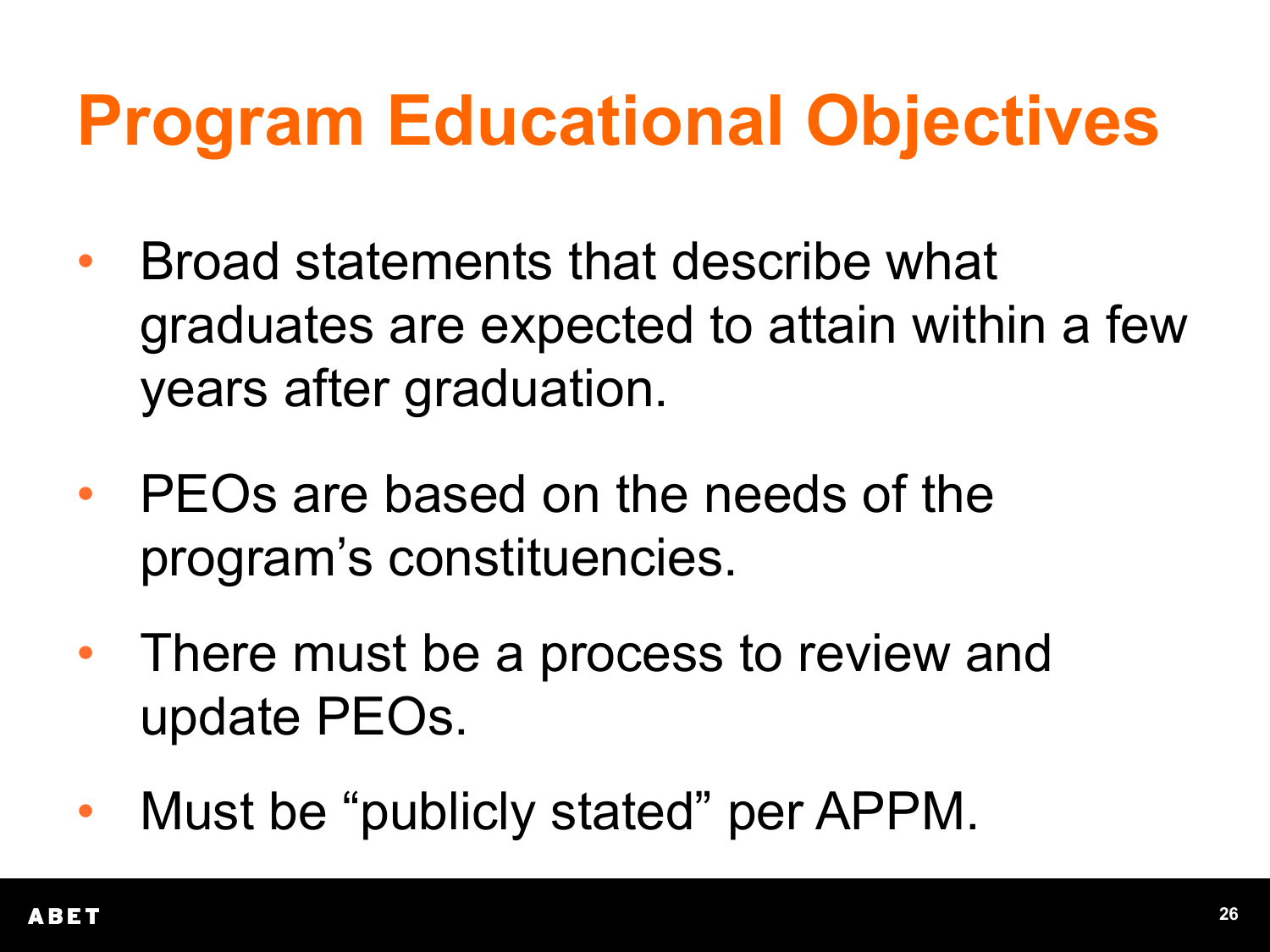#### **Program Educational Objectives FAQs**

- What if the PEOs really sound like a collection of student outcomes (instead of objectives)?
	- If PEOs are not PEOs, there is a Criterion 2 shortcoming.
- What if PEOs are ambiguous or reflect student outcomes retooled to apply after graduation?
	- The team must determine if they meet the intent of the criterion.
- What if there is no process for determining the needs of the program's constituents?
	- If the PEOs do not incorporate constituents' needs, there is a Criterion 2 shortcoming.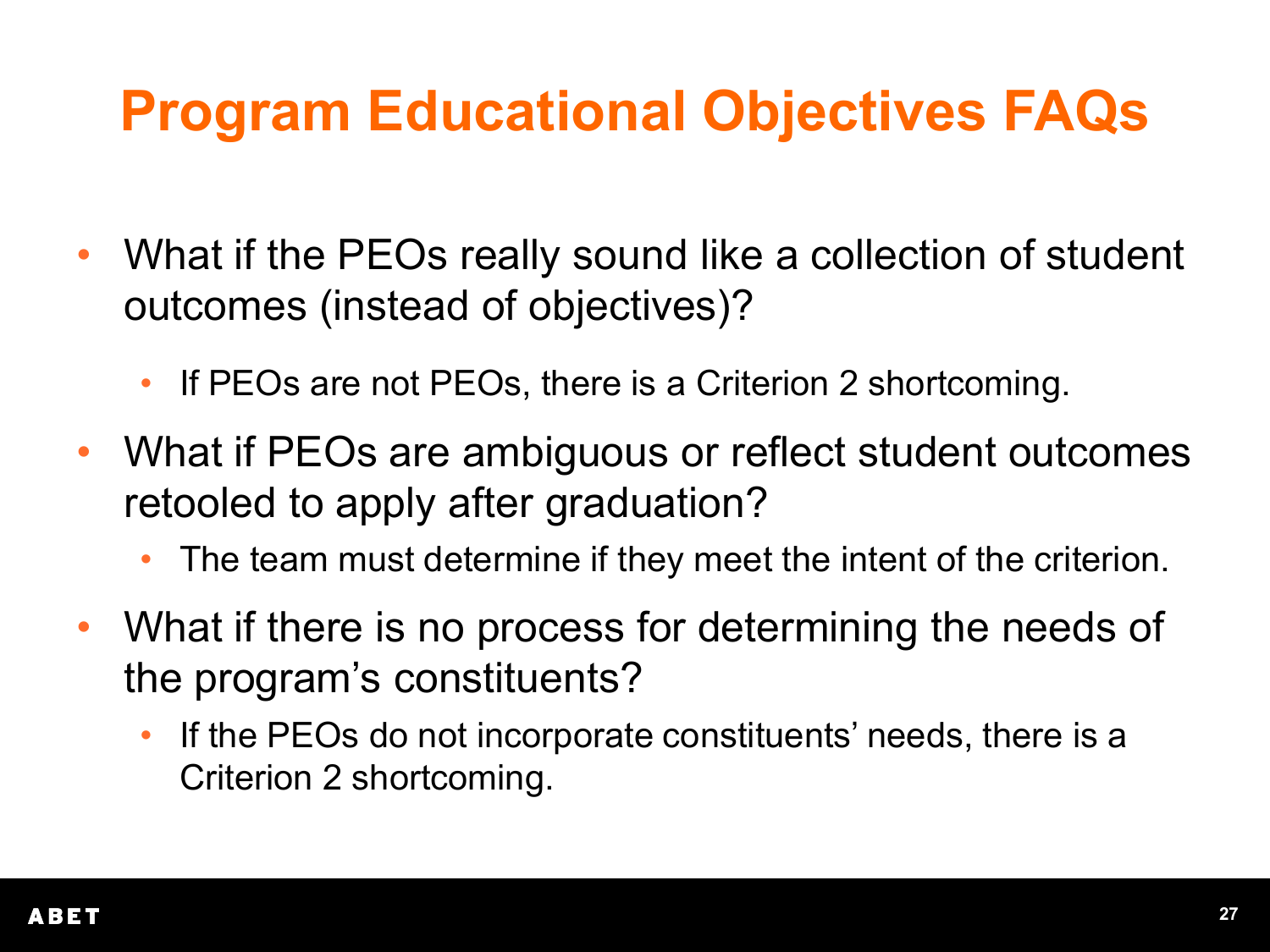## **Are These PEOs?**

Graduates of the program will have:

- A solid understanding of the basic principles of mathematics, science, and applied and natural science and the technical competency to use the techniques, skills, and modern tools for professional practice as well as for graduate education.
- The ability to work in a team and develop problem-solving skills that include oral and written communication skills to effectively communicate technical and professional information.

**Are these really broad statements that describe what graduates are expected to attain within a few years of graduation?**

No, they are not really PEOs but rather student outcomes.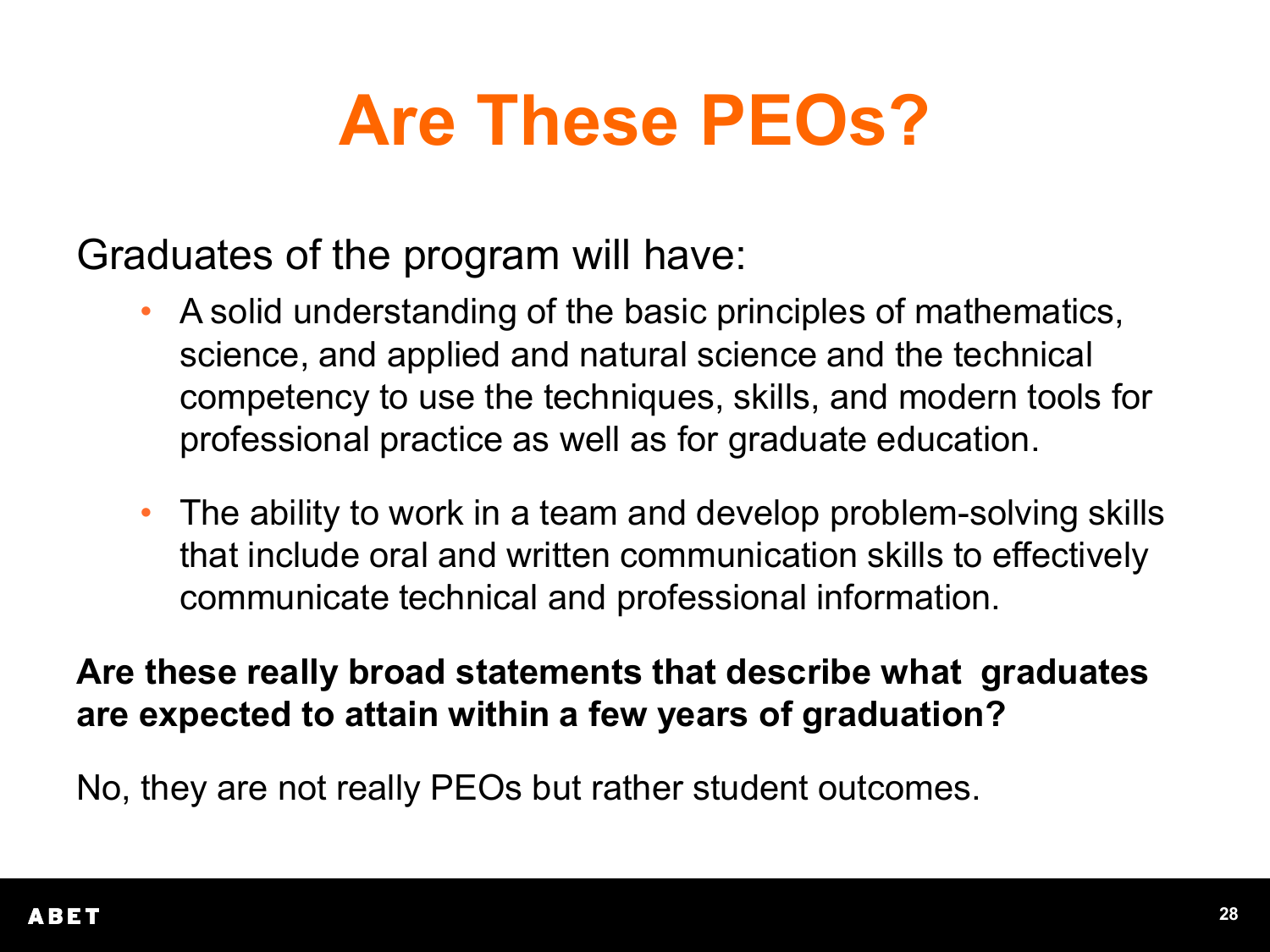## **Criterion 3 – Student Outcomes**

- The program must demonstrate that  $(1) (6)$  are attained.
	- Note: For associate degree programs,  $(1) (5)$  listed under "Associate Degree Programs."
- Student outcomes are defined as  $(1) (6)$  plus any additional ones articulated by the program.
- Student outcomes must foster attainment of the PEOs.
	- There must be an assessment and evaluation process that periodically documents and demonstrates the degree to which outcomes are attained, which is addressed under Criterion 4 – Continuous Improvement.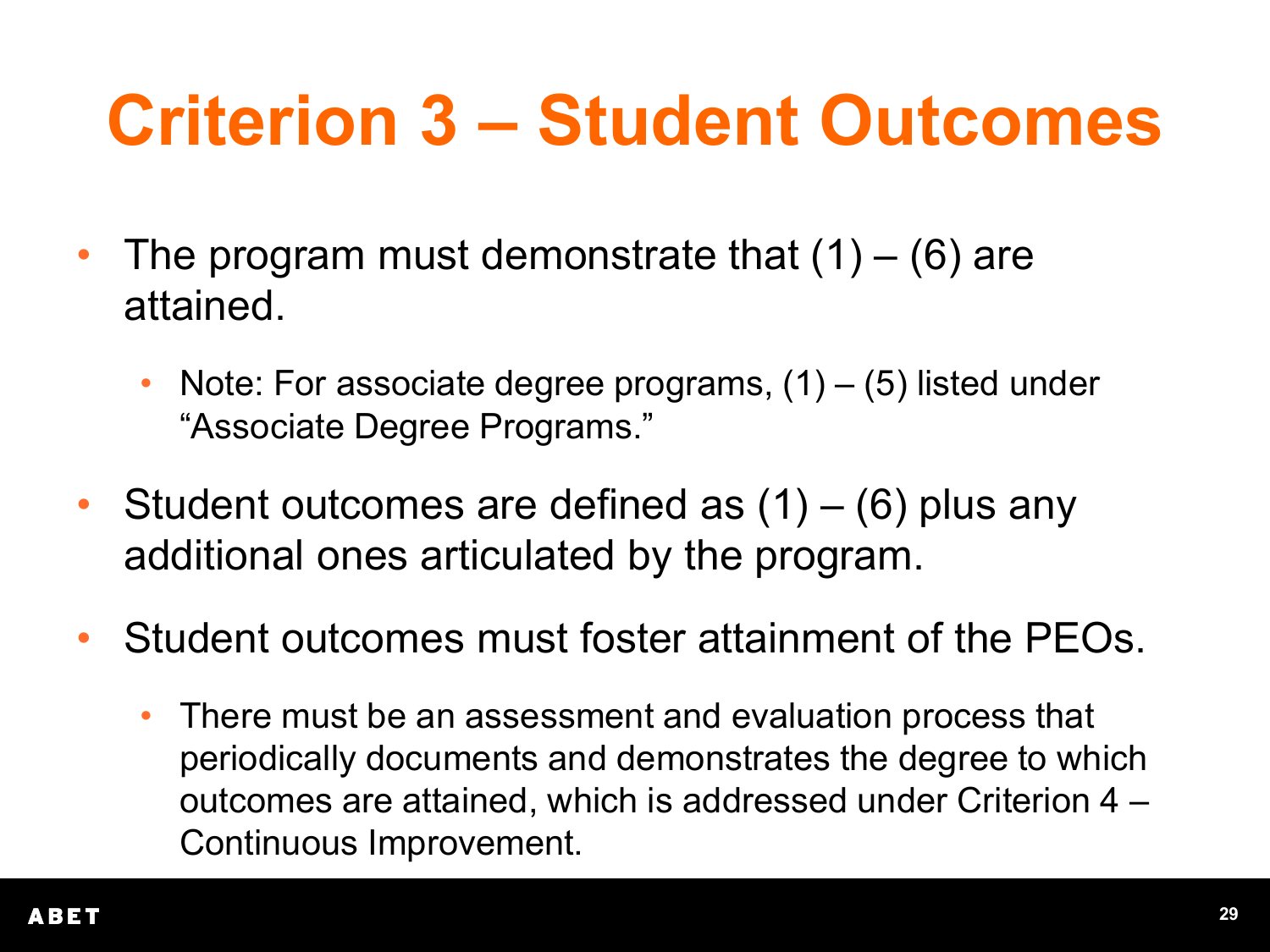#### **Student Outcomes**

- Student outcomes describe what students are expected to know and be able to do by the time of graduation.
- These relate to the knowledge, skills, and behaviors that students acquire as they progress through the program.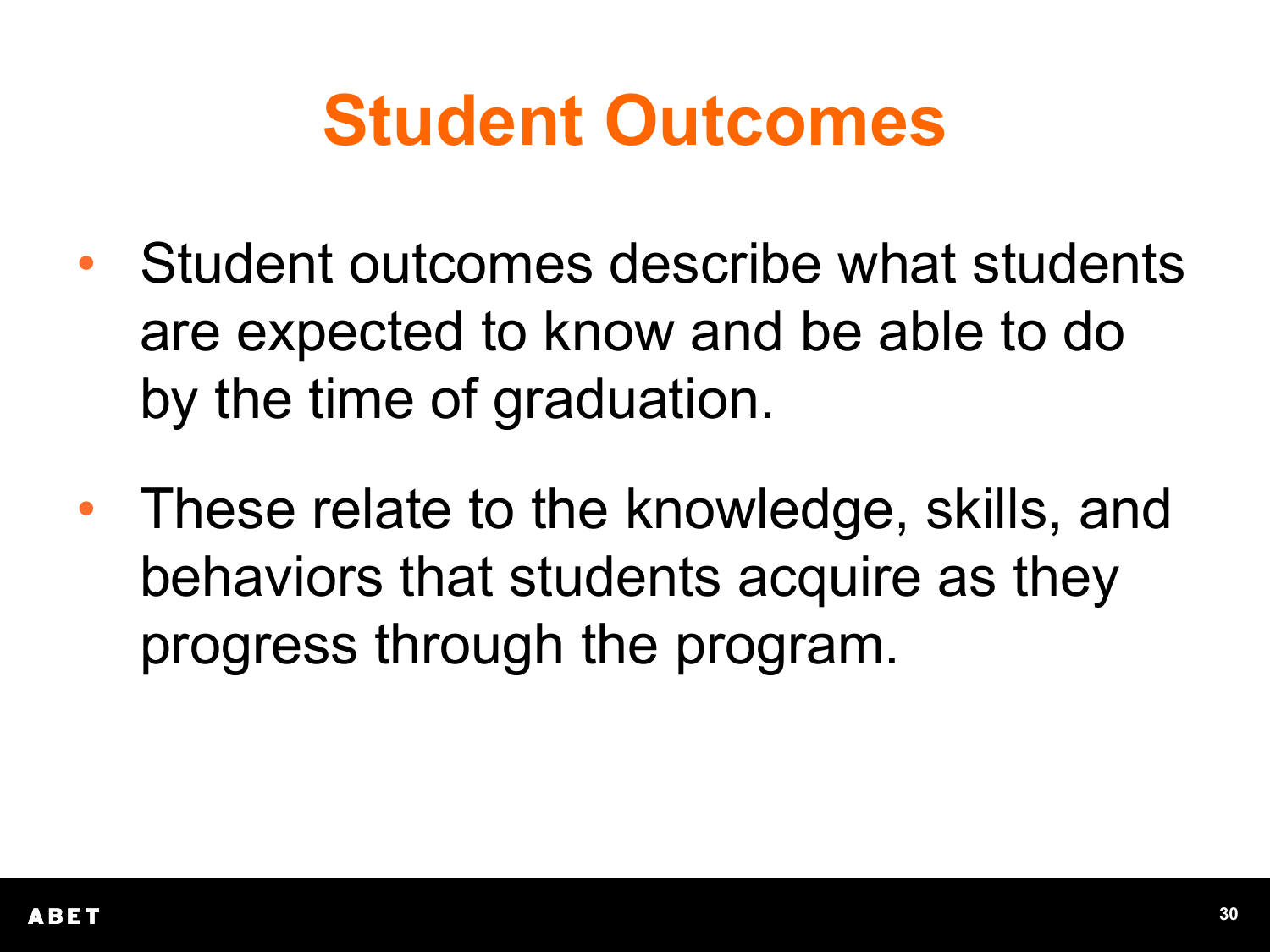## **Criterion 4 – Continuous Improvement**

- Programs shall use appropriate, documented processes for assessing and evaluating the extent to which the student outcomes are being attained.
- Each program must show evidence of actions taken to improve the program.
- These actions should be based on available information.
- The improvements can be based on any available information!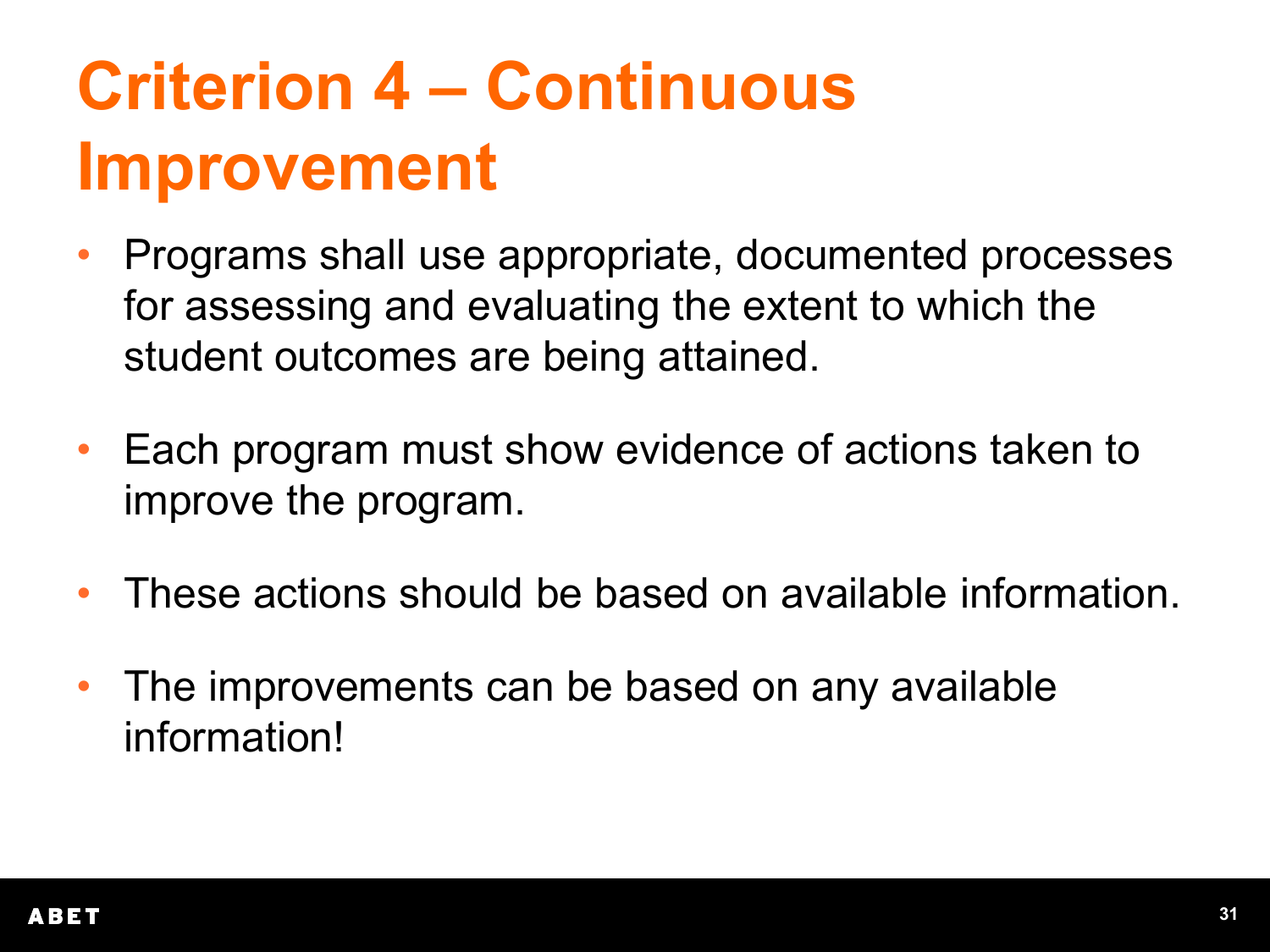#### **Continuous Improvement Issues**

- Are all  $SOs(1)$  though  $(6)$  + being regularly assessed and evaluated?
- Do assessment and evaluation determine the extent of attainment of the SOs?
- Are those results systematically used as input to continuous improvement of the program?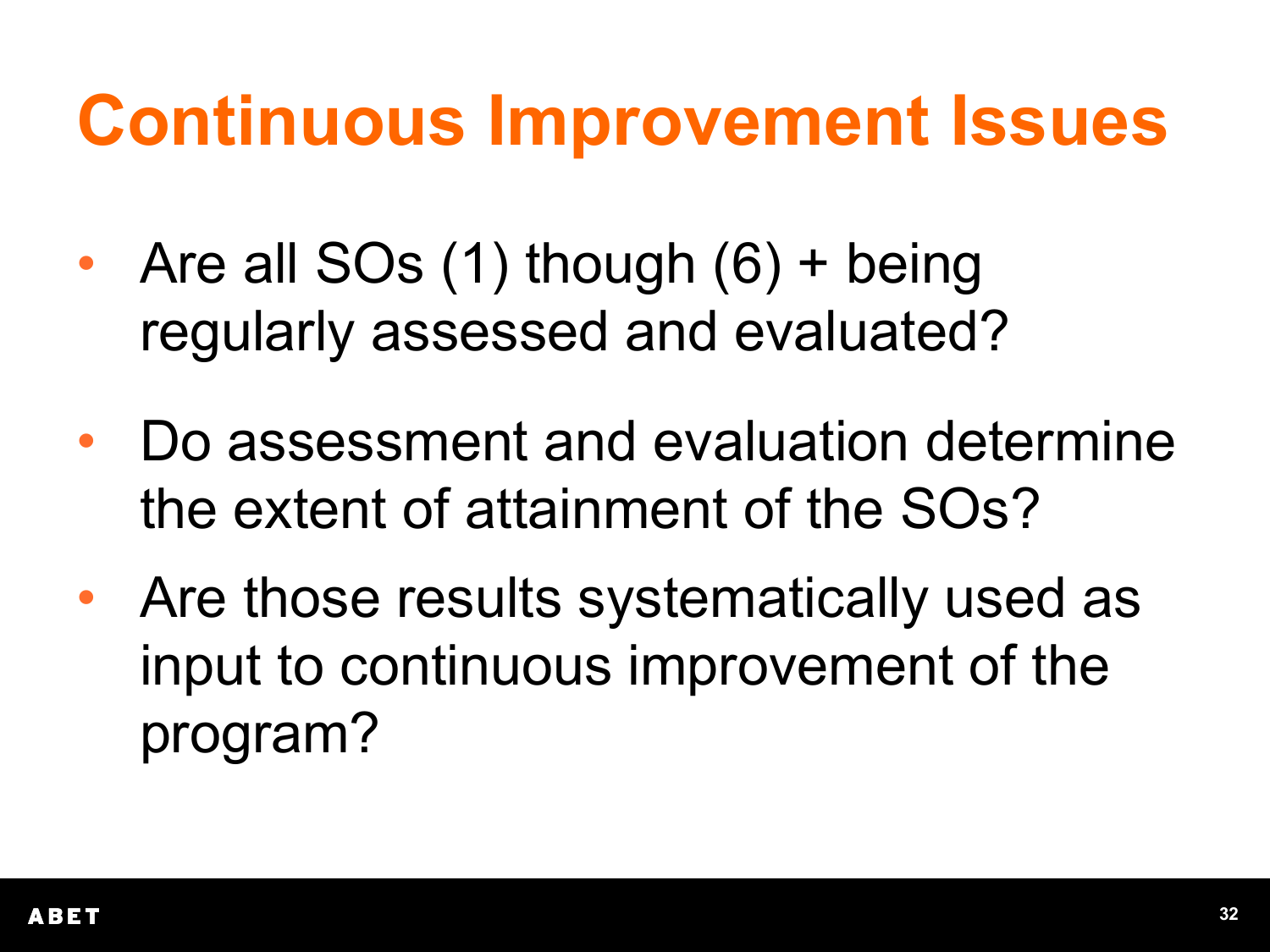#### **Continuous Improvement Assessment**

- One or more processes that identify, collect, and prepare data to evaluate the attainment of student outcomes.
- Effective assessment uses relevant direct, indirect, quantitative, and qualitative measures as appropriate to the outcome or objective being measured.
- Appropriate sampling methods may be used as part of an assessment process.
	- Not necessary to assess every course
	- Not necessary to assess every term.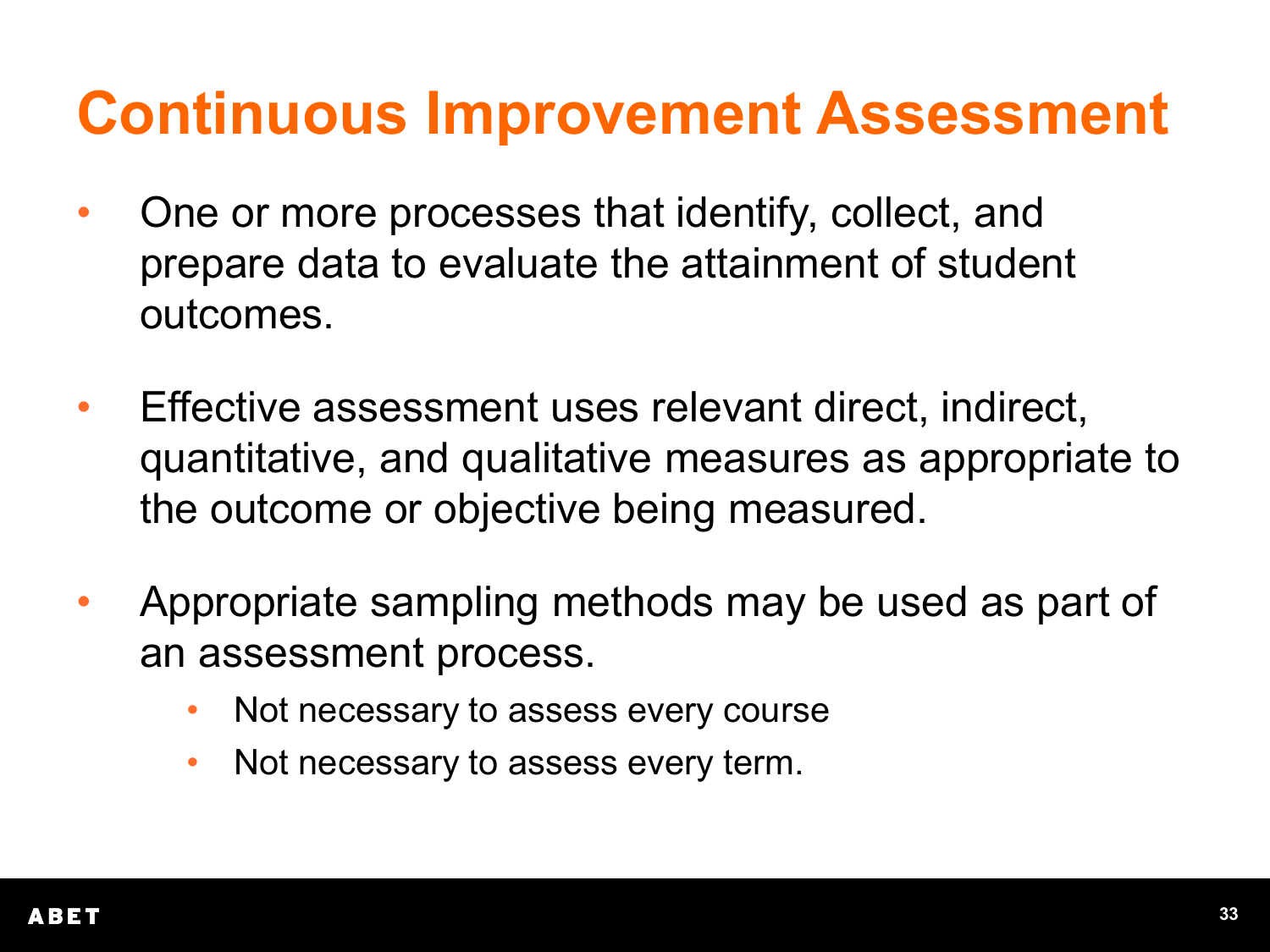What about assessment data? What are adequate data?

• Does it all have to be objective/direct?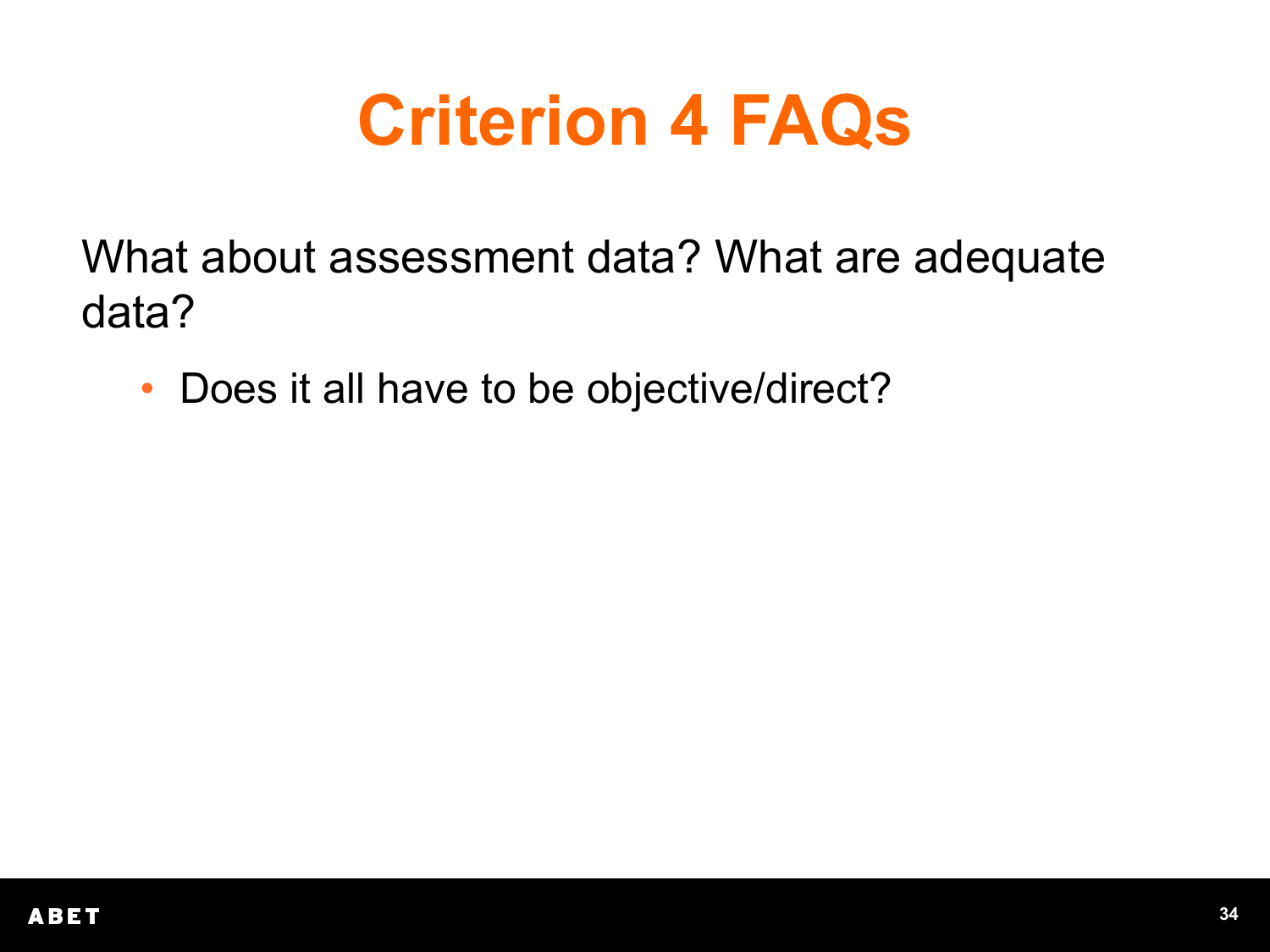- Does it all have to be objective/direct? (NO)
- Can it be subjective?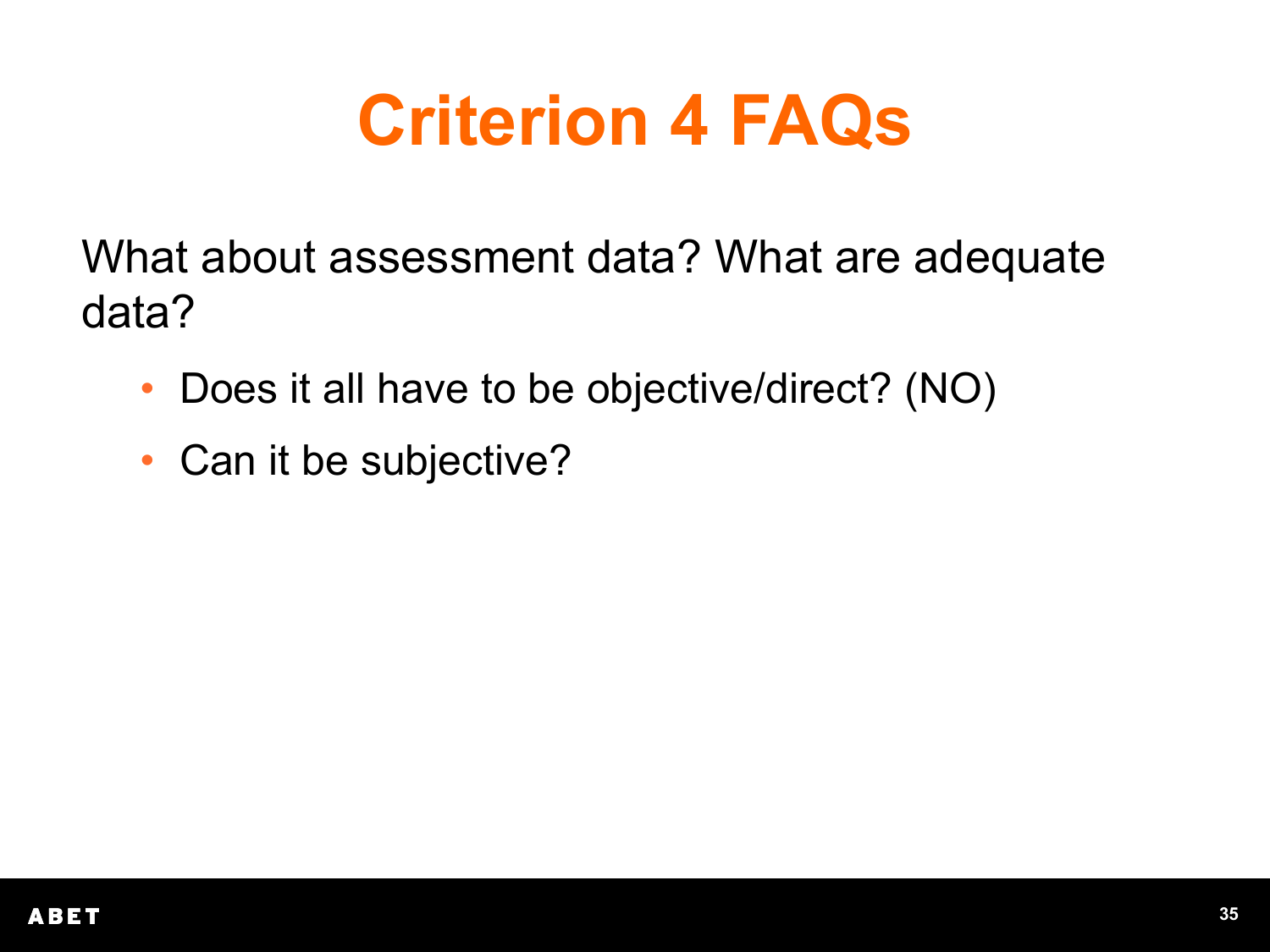- Does it all have to be objective/direct? (NO)
- Can it be subjective? (Some of it may be, but the evaluation should not be based *only* on subjective assessment.)
- Is the observation or conclusion of course instructor adequate?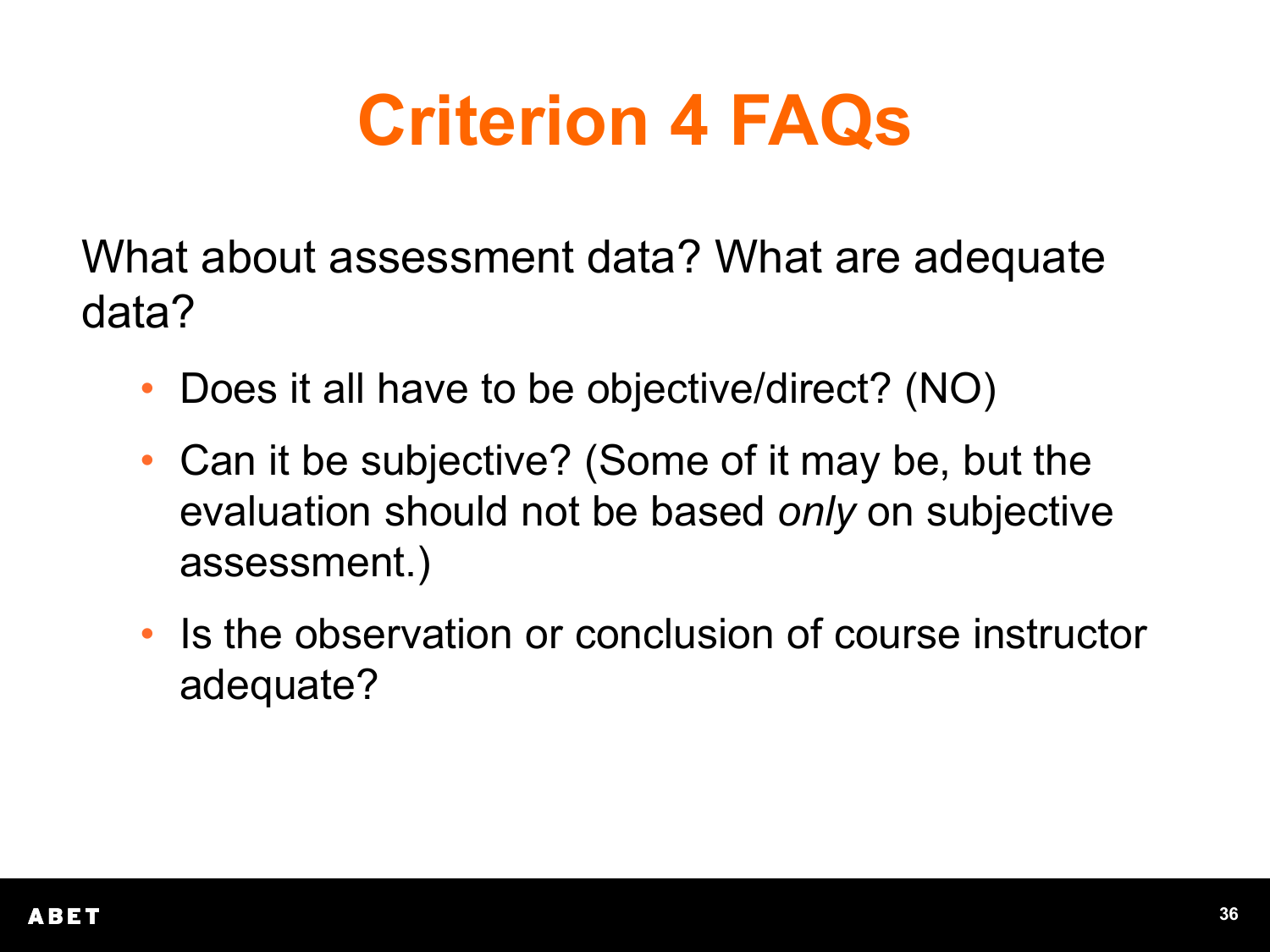- Does it all have to be objective/direct? (NO)
- Can it be subjective? (Some of it may be, but the evaluation should not be based only on subjective assessment.)
- Is the observation or conclusion of course instructor adequate? (Depends on his or her basis for the observation)
- Does evidence for each outcome have to be in the form of work the student has produced?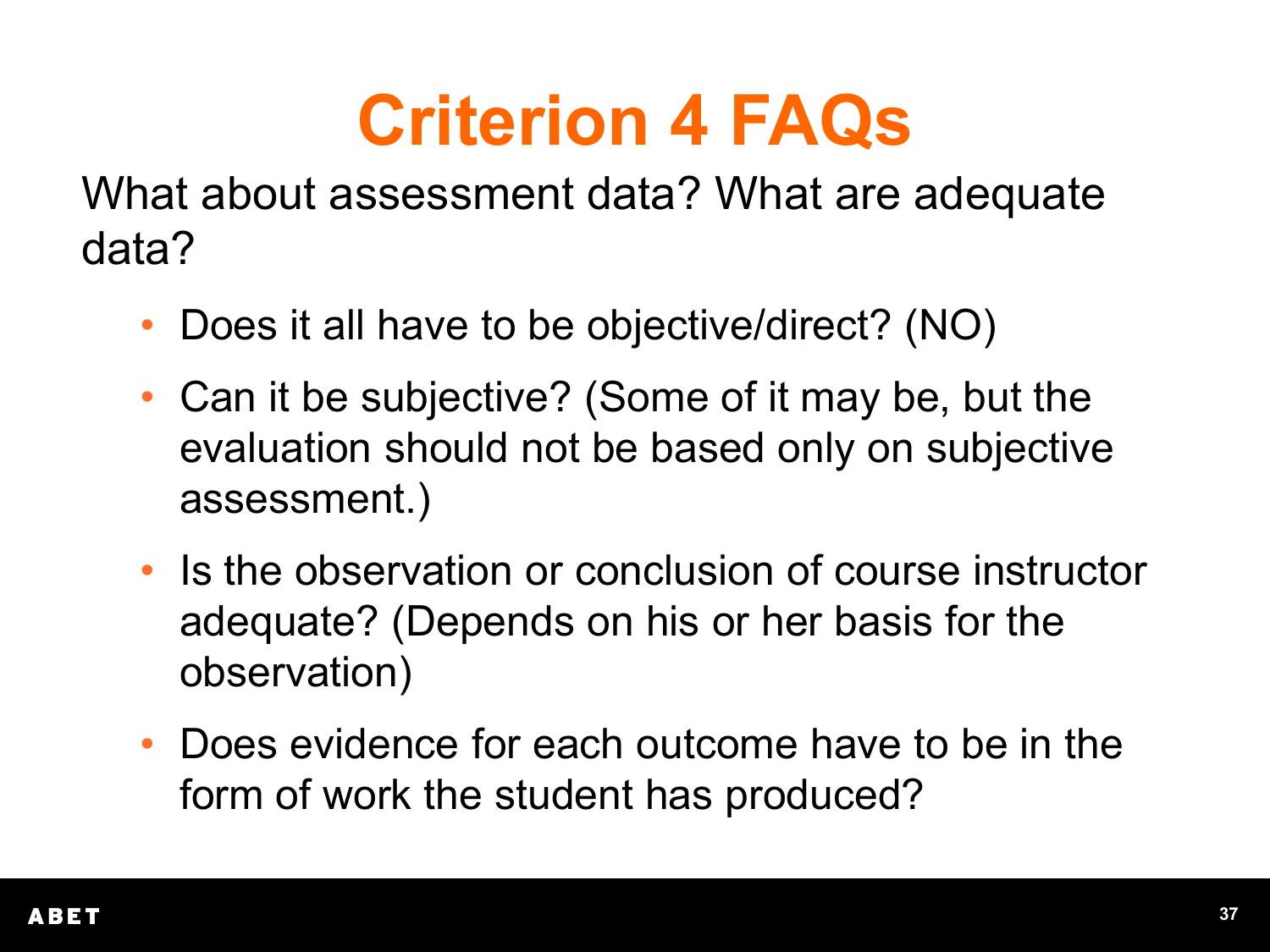- Does it all have to be objective/direct? (NO)
- Can it be subjective? (Some of it may be, but the evaluation should not be based only on subjective assessment.)
- Is the observation or conclusion of course instructor adequate? (Depends on his or her basis for the observation)
- Does evidence for each outcome have to be in the form of work the student has produced? (No, but the team needs to be convinced that the extent to which student outcomes are attained has been determined.)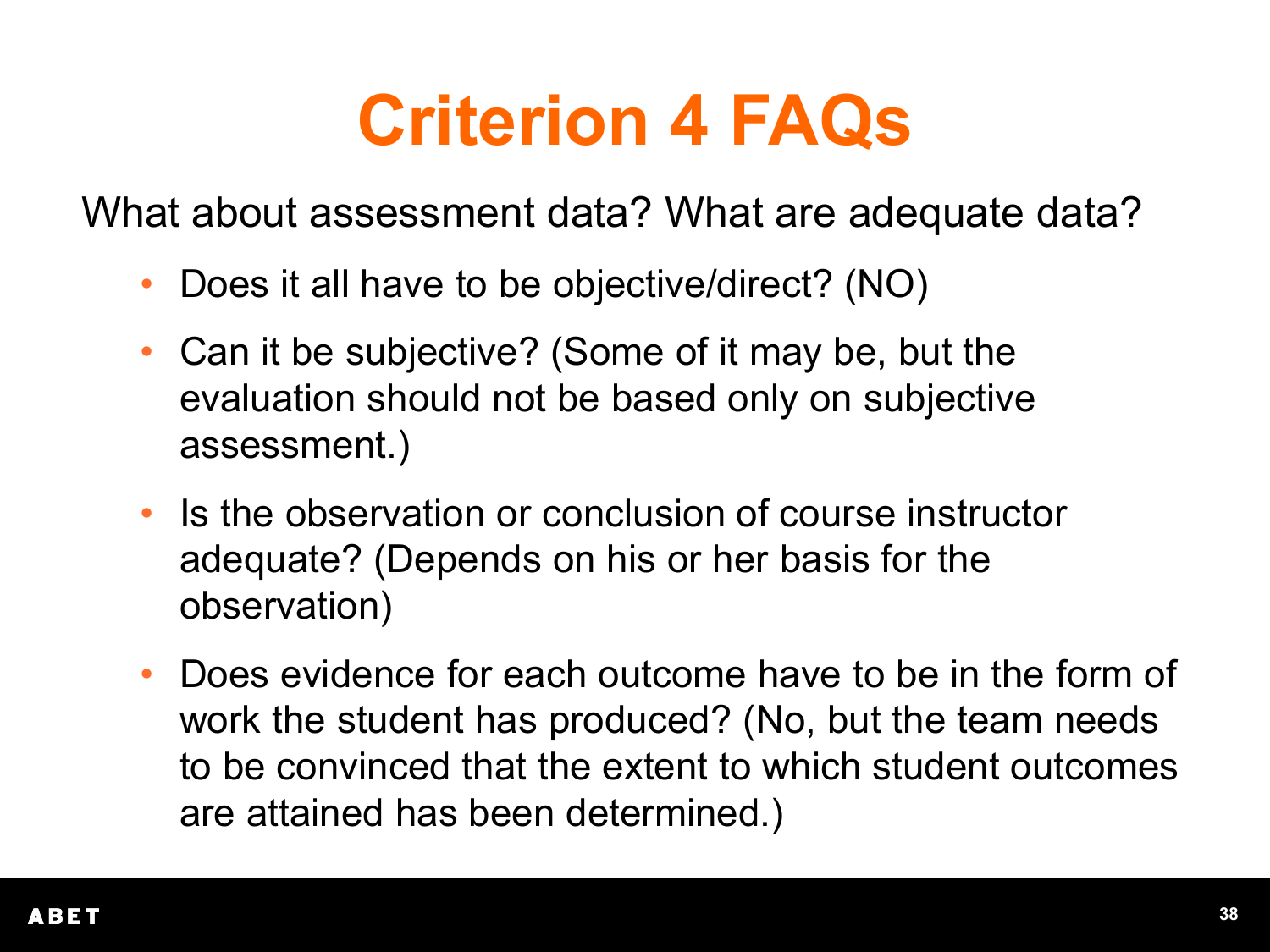#### **Evaluation**

- One or more processes for interpreting the data and evidence accumulated through assessment processes.
- Determines the extent to which student outcomes are being attained.
- Evaluation results in decisions and actions regarding program improvement.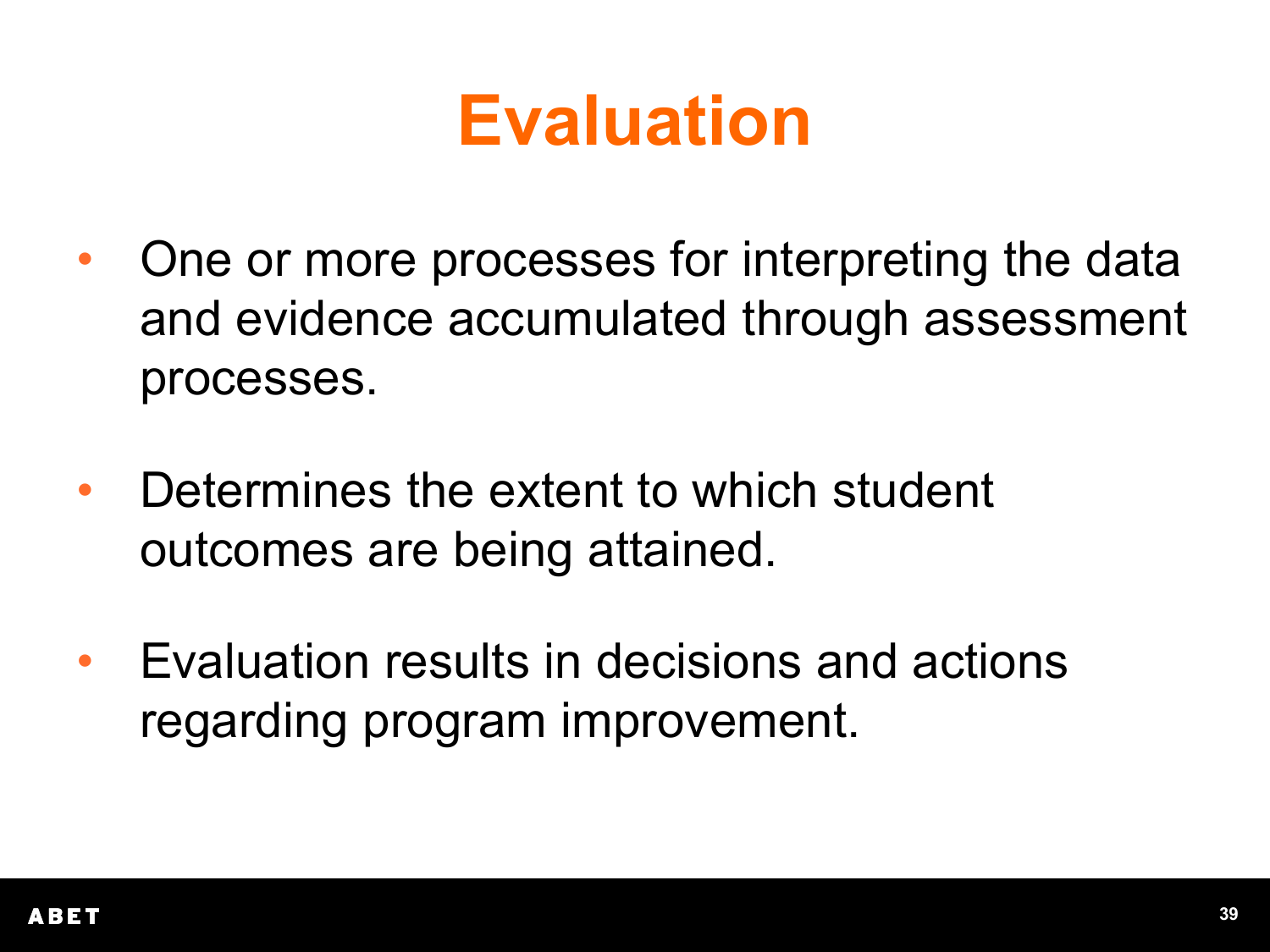Processes in place which provide for:

- Definition of desired, measurable outcomes
- Collection of data linked to the outcomes
- Analysis of data and evaluation of results
- Implementation of change
- Repeat cycle and review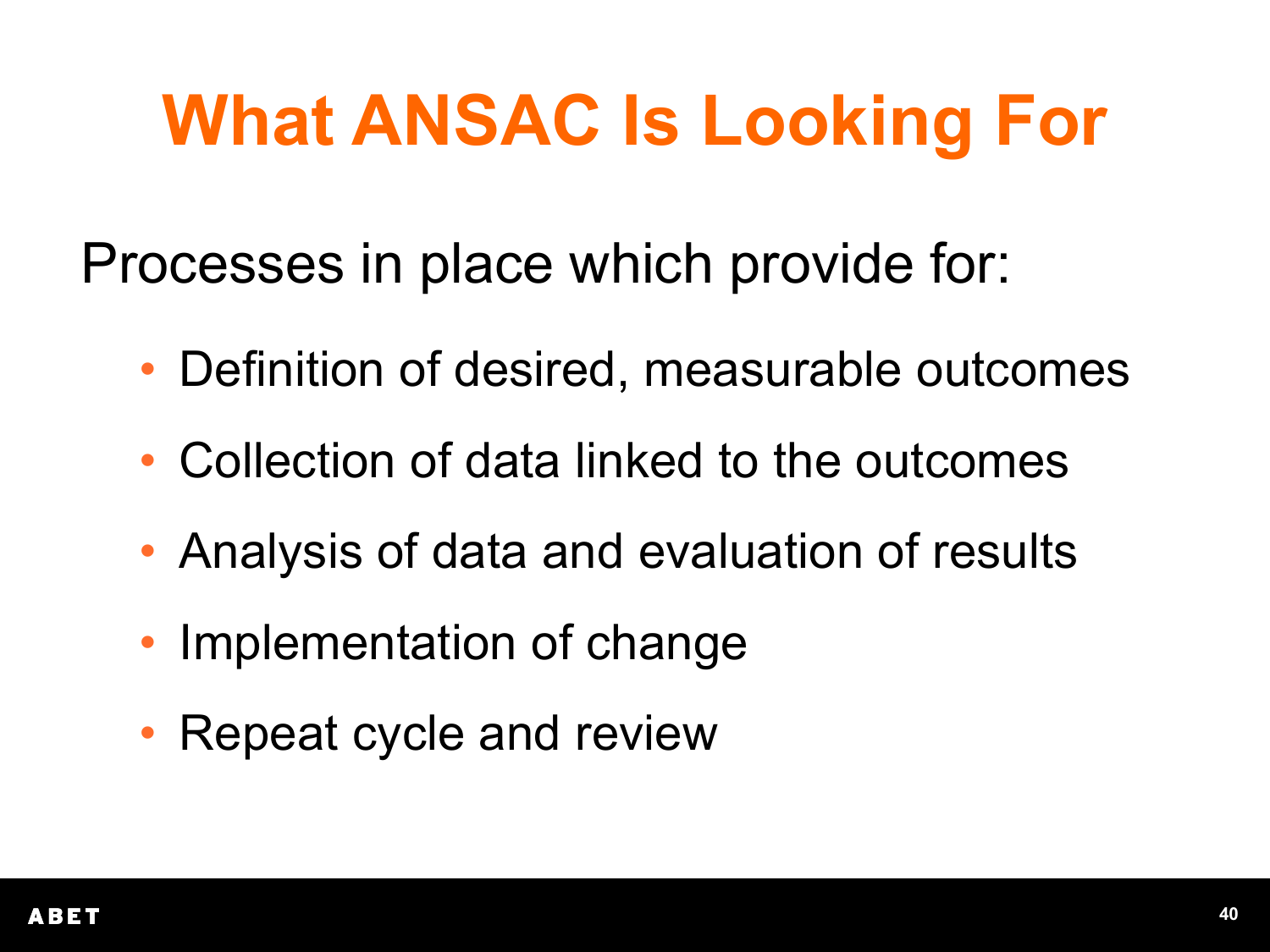Processes in place which provide for:

- Definition of desired, measurable outcomes
- Collection of data linked to the outcomes
- Analysis of data and evaluation of results
- Implementation of change
- Repeat cycle and review (closing the loop)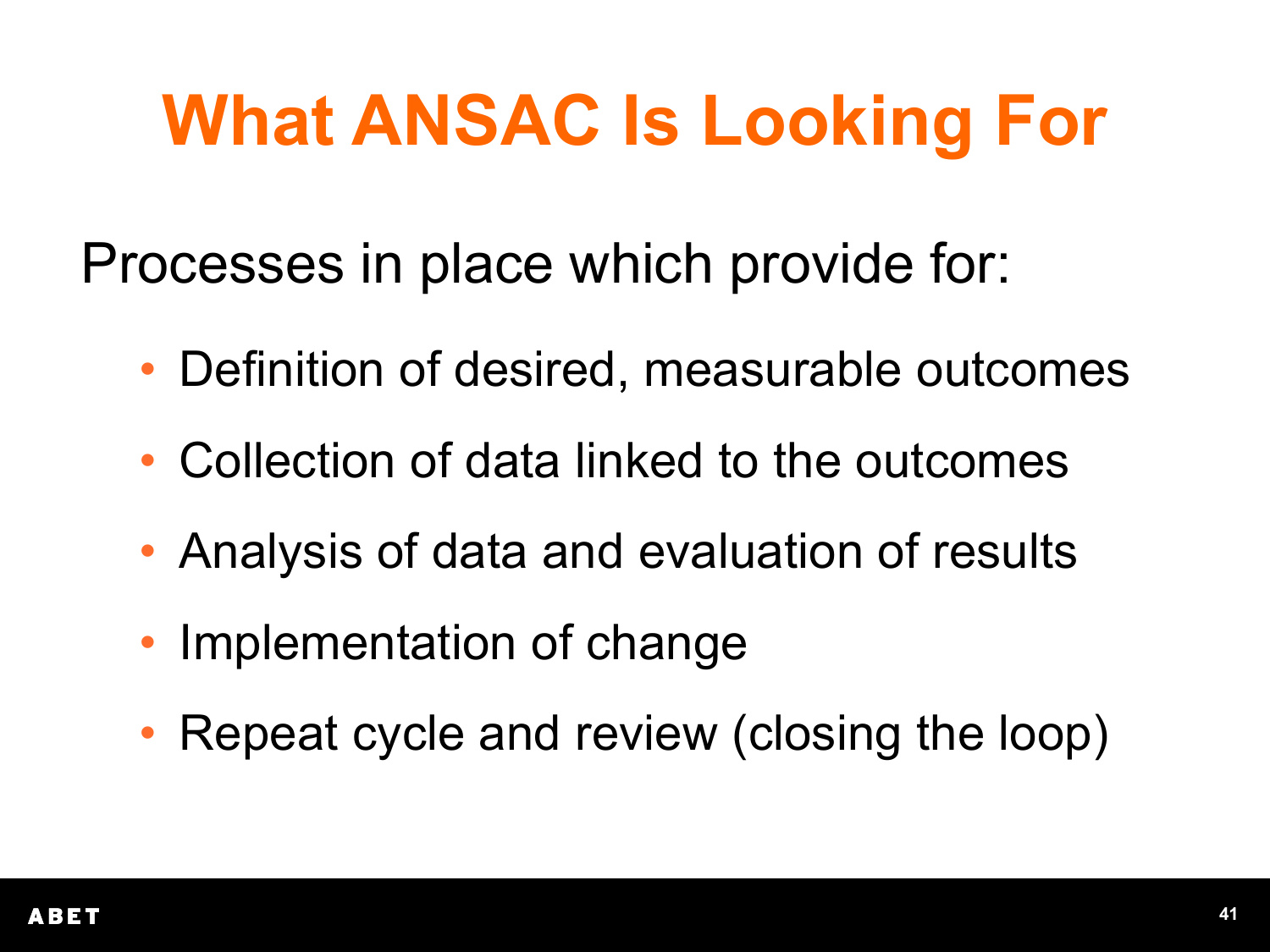Documentation of results and evidence that results are being used to improve the program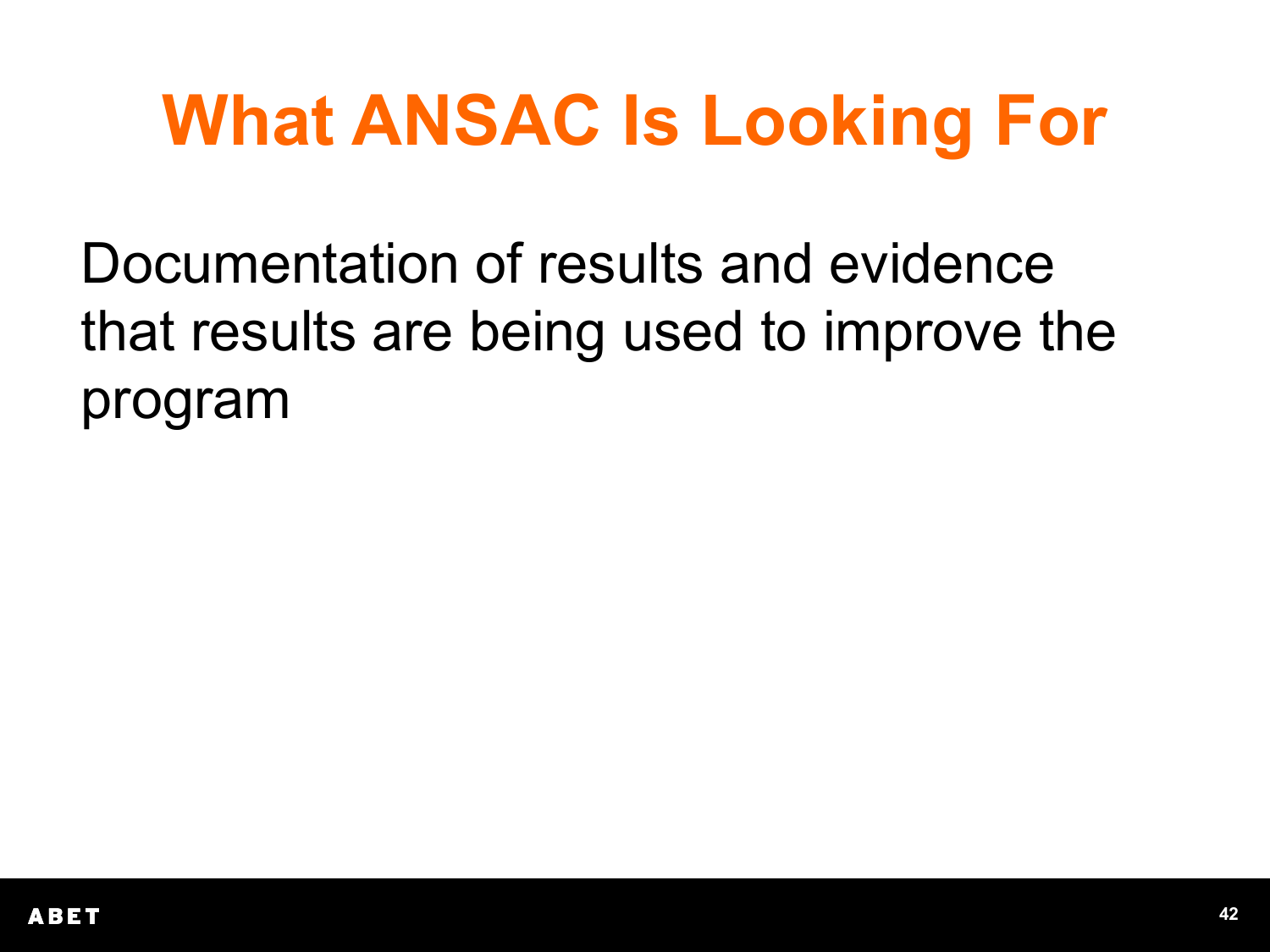Documentation of results and evidence that **results are being used to improve the program**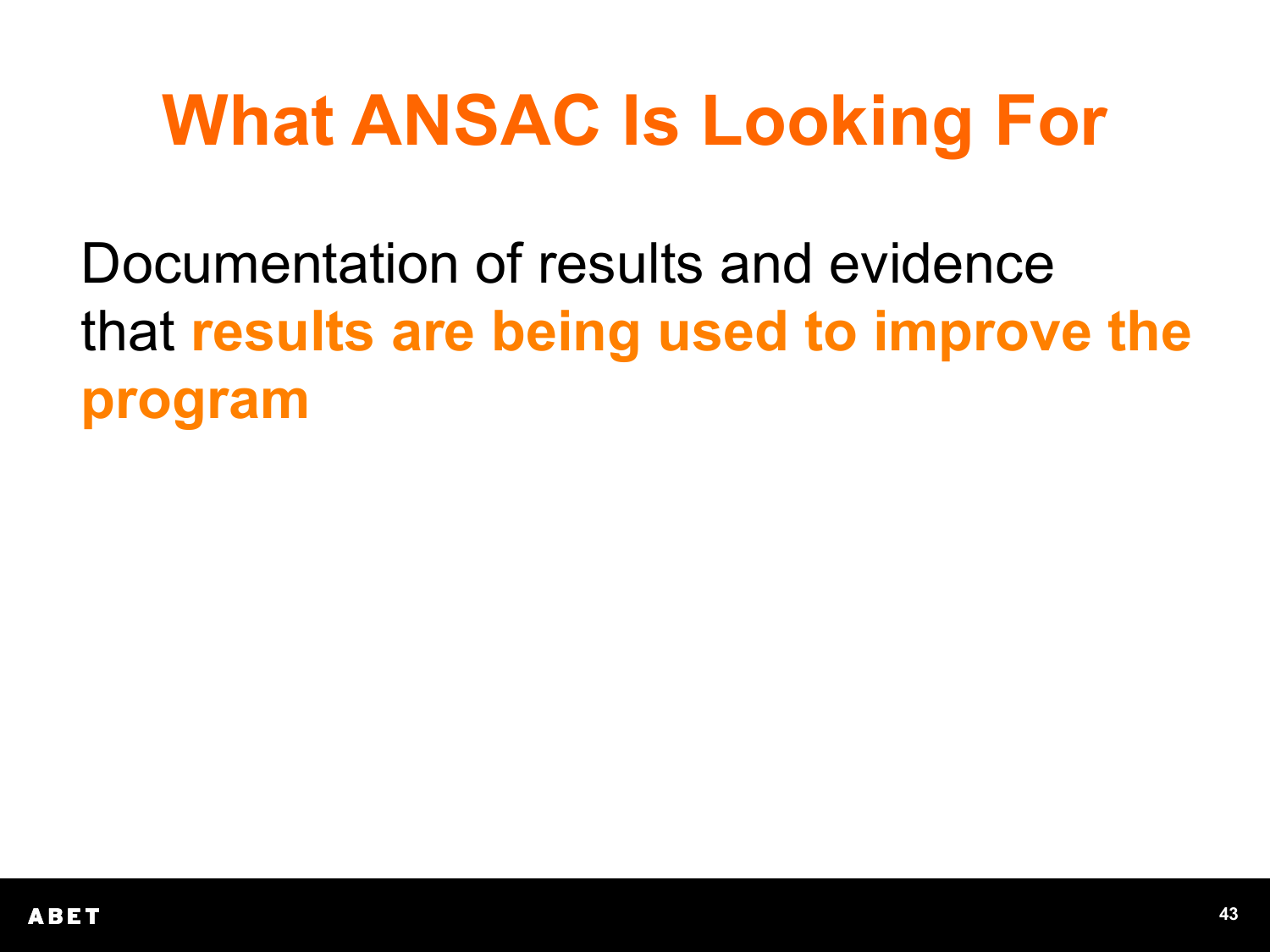Documentation of results and evidence that results are being used to improve the program, for example:

Student portfolios

- $\checkmark$  Nationally-normed examinations
- Alumni and employer surveys
- Placement data

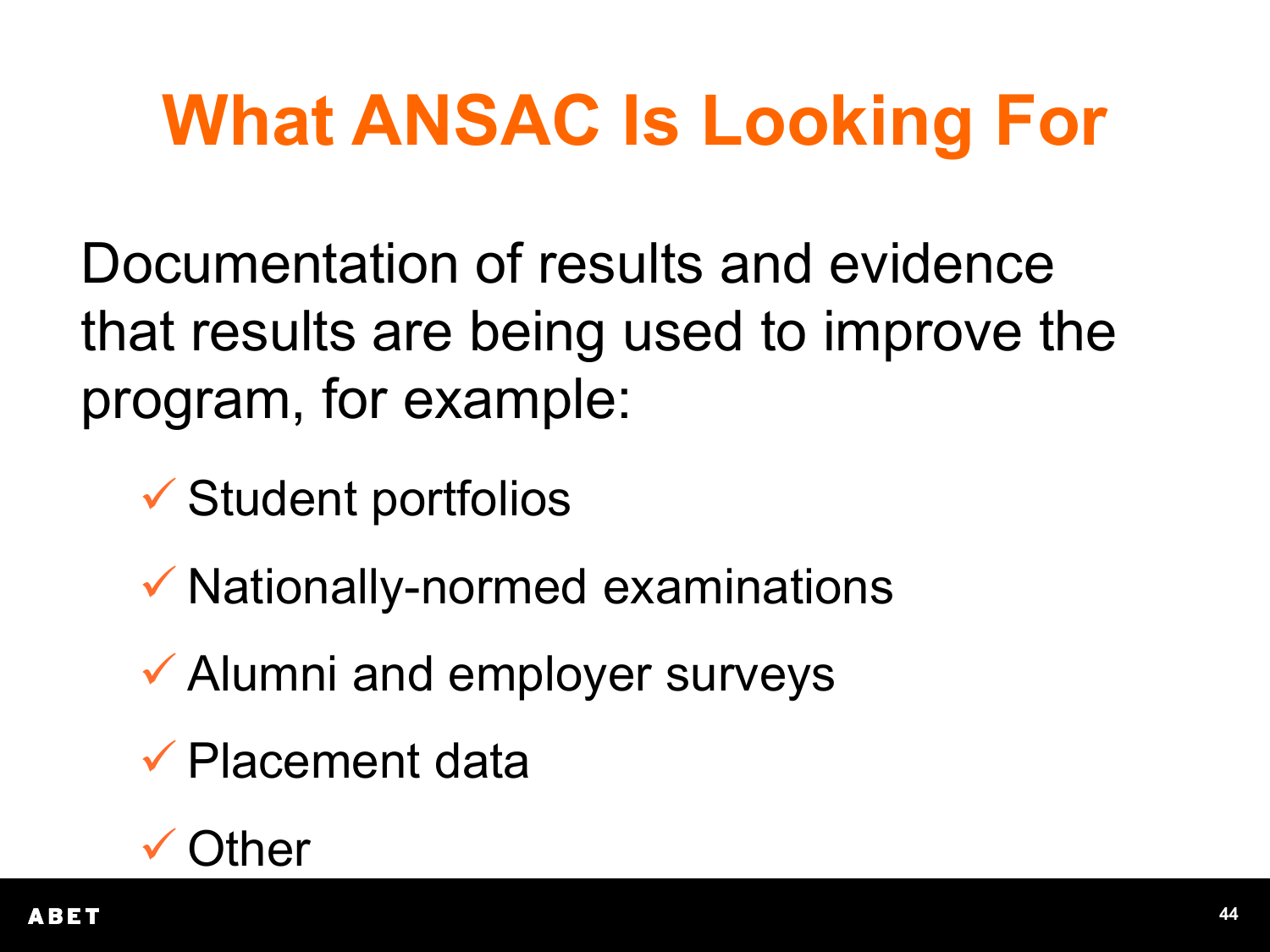## **Level of Expectation**

Exactly which attributes must each graduate have?

- A system must be in place to ensure that all graduates have, to some minimum extent, achieved the prescribed student outcomes.
- The level of achievement may vary.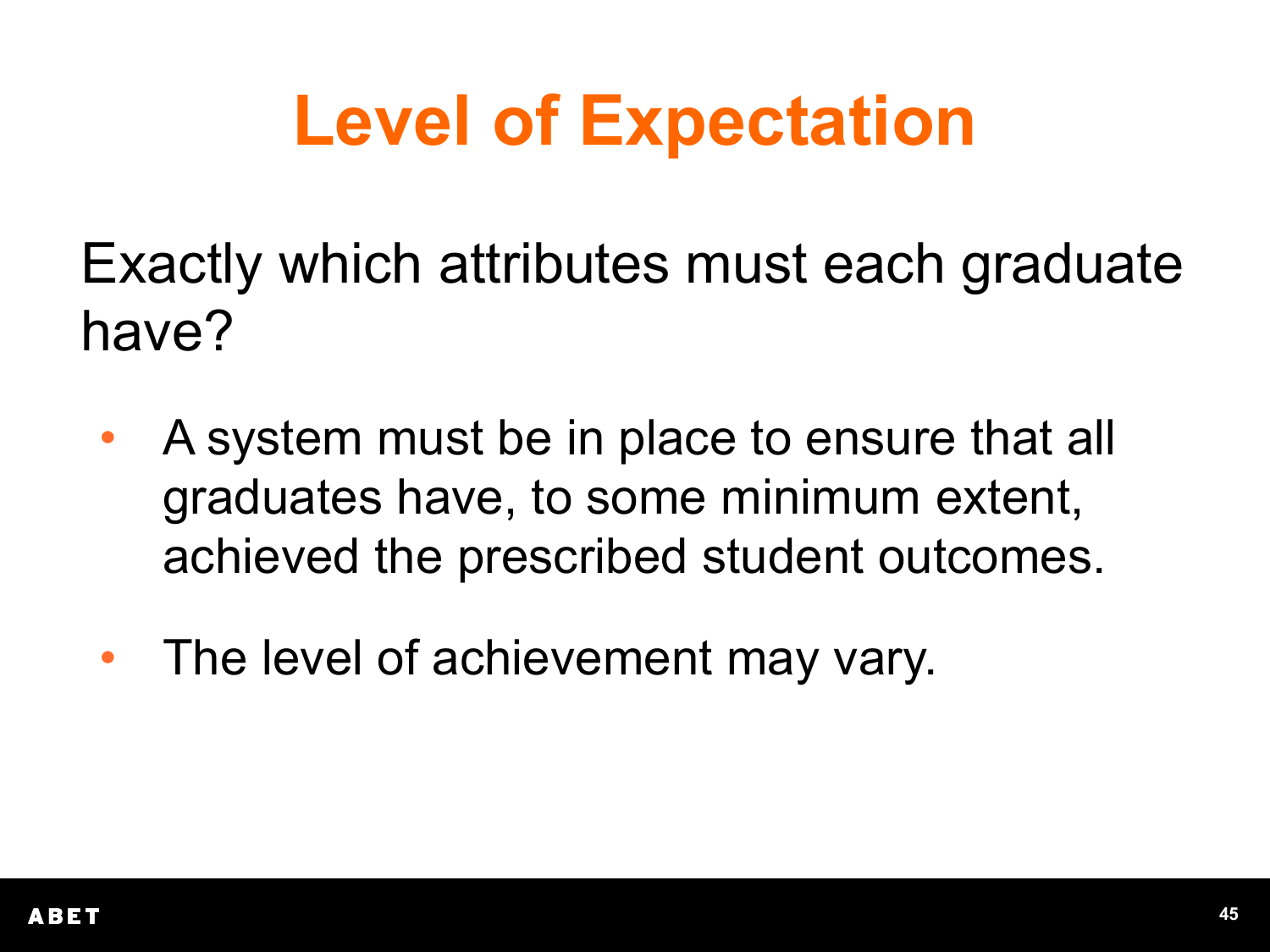

- The institution must provide evidence that they have a **working and effective system of assessment in place**.
- The institution must describe a clear relationship between program educational objectives, student outcomes, and measurable indicators of success with **required levels of achievement.**
- The evaluation team is assessing programs **based on the criteria and the strength of the evidence provided by the institution**, not on their own personal references.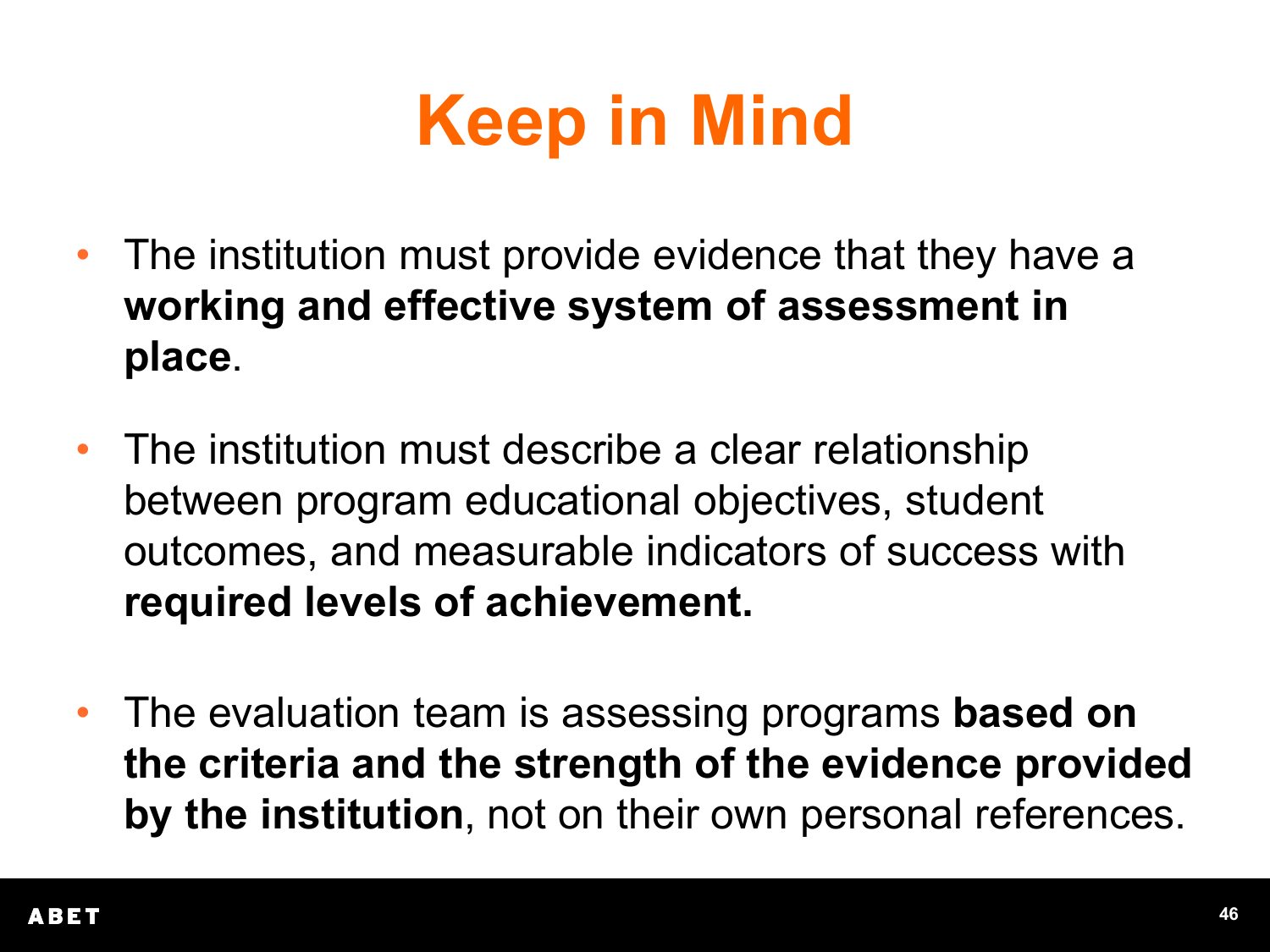## **Criterion 5 – Curriculum**

The curriculum requirements specify subject areas appropriate to applied and natural science programs but do not prescribe specific courses.

- How does the curriculum align with the program educational objectives?
- How does the curriculum and its associated prerequisite structure support the attainment of the student outcomes?
- Does the program have a culminating project or experience in the senior year?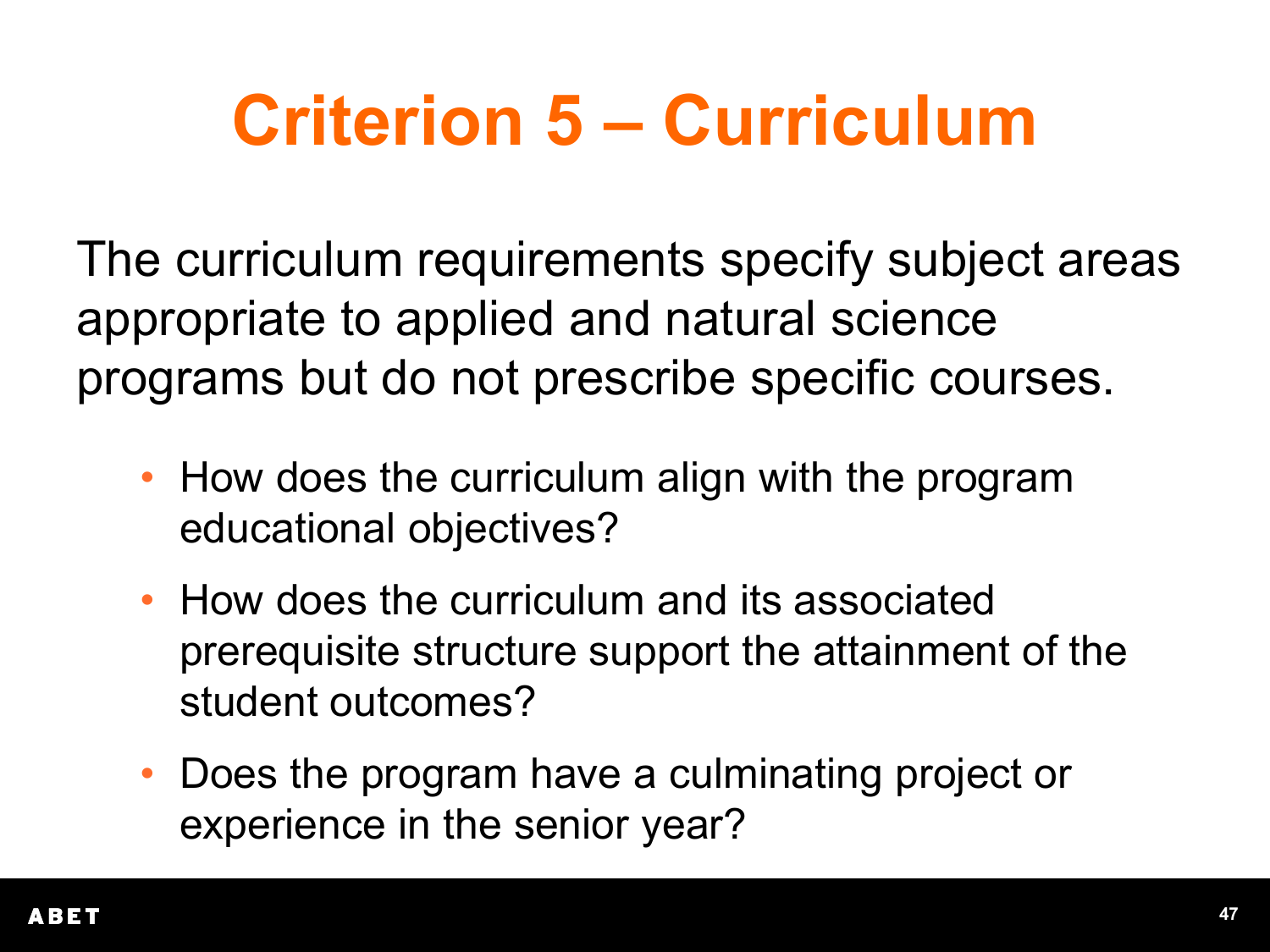**Curriculum Culminating in Comprehensive Projects or Experiences Based on Cumulative Knowledge and Skills**

Students must complete a comprehensive project or experience that draws on previous courses and incorporates standards and realistic constraints. This is generally completed in the student's final year.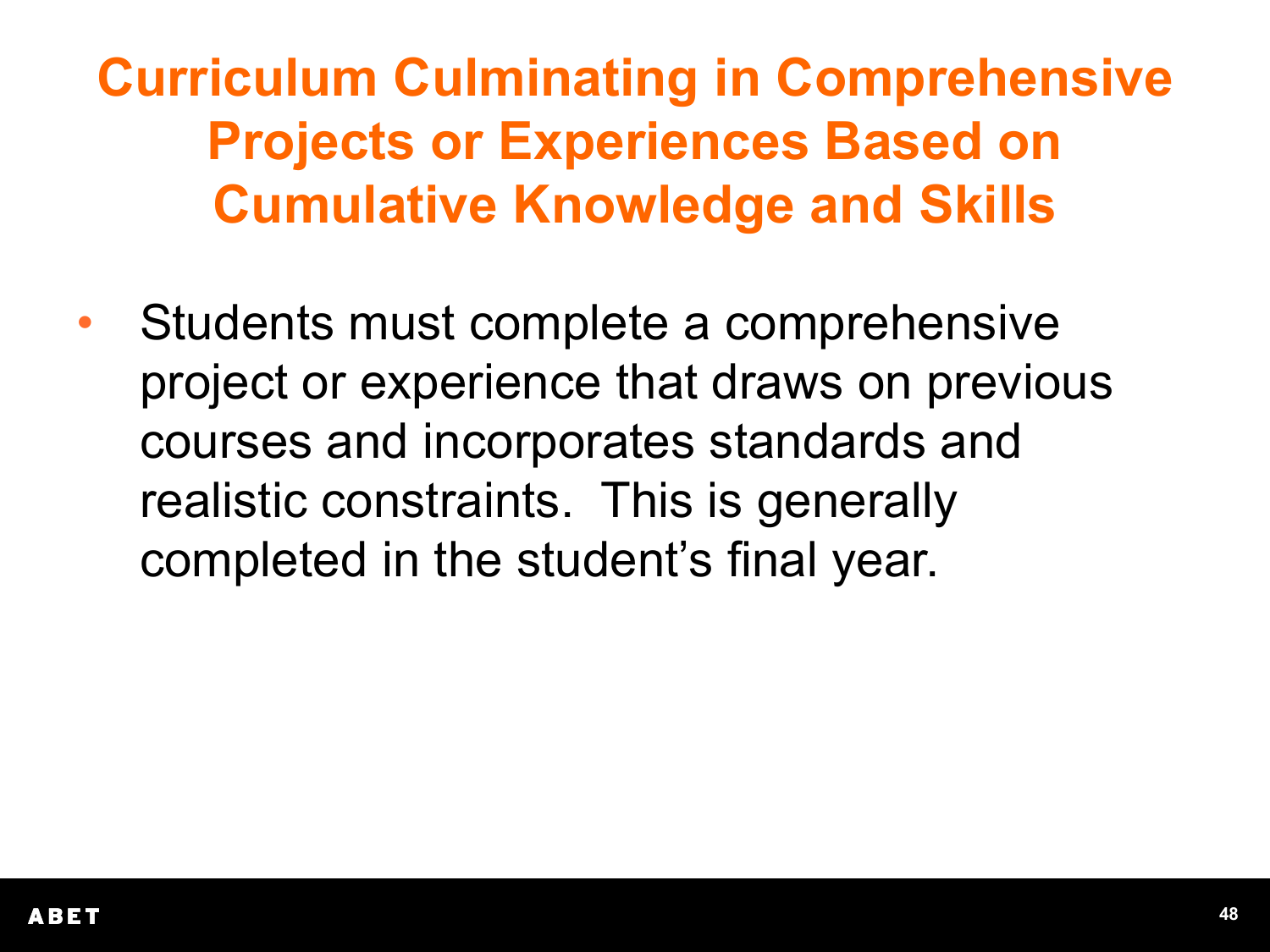## **Criterion 6 – Faculty**

- Sufficient number to maintain continuity, stability, oversight, student interaction, and advising
- Competence of faculty members must be demonstrated by such factors as education, professional credentials and certifications, etc.
- Responsibility and authority to improve the program
- Some program criteria have additional requirements.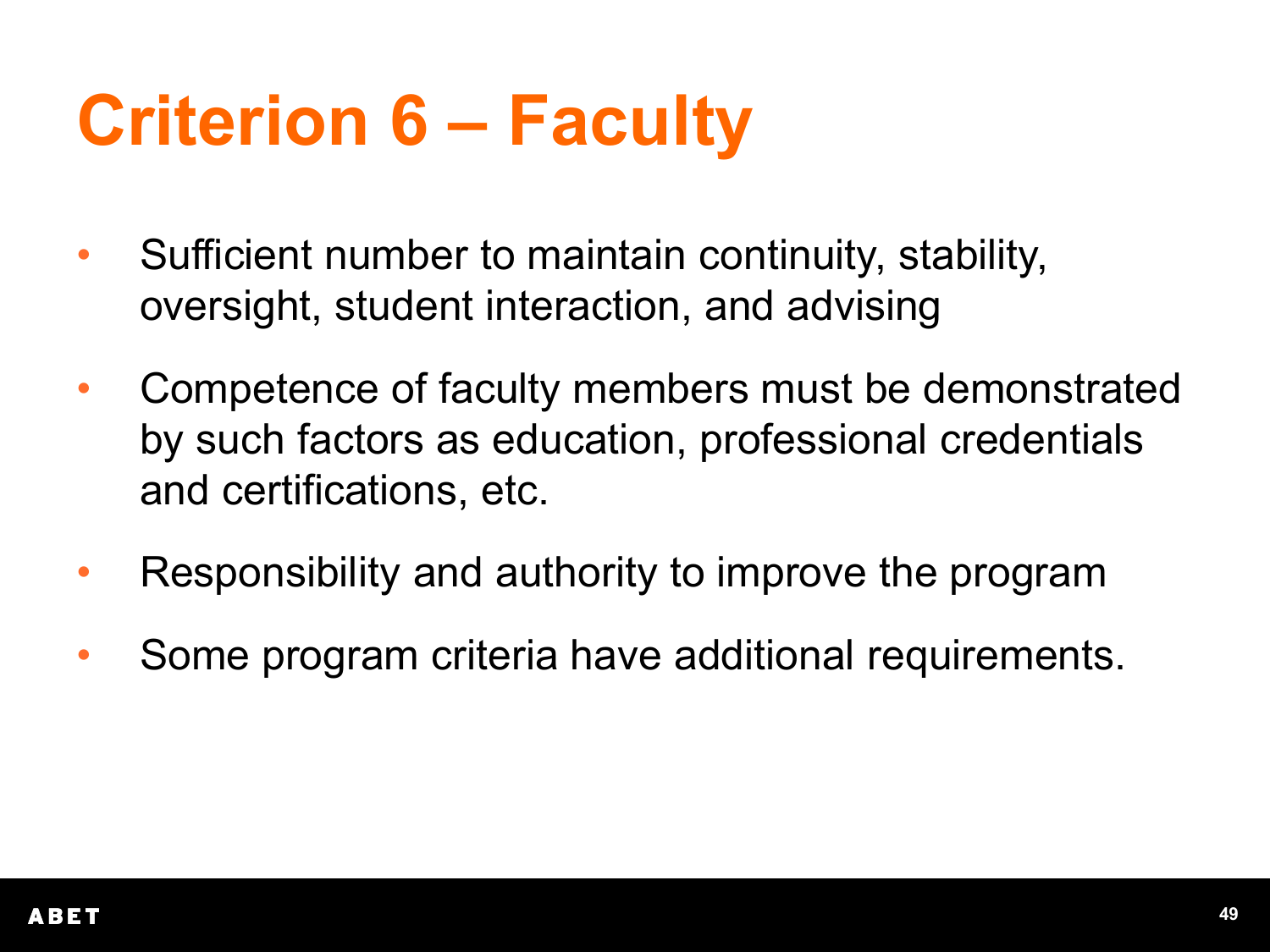## **Criterion 7 – Facilities**

Classrooms, offices, laboratories, and associated equipment must be adequate to support attainment of the student outcomes and to provide an atmosphere conducive to learning.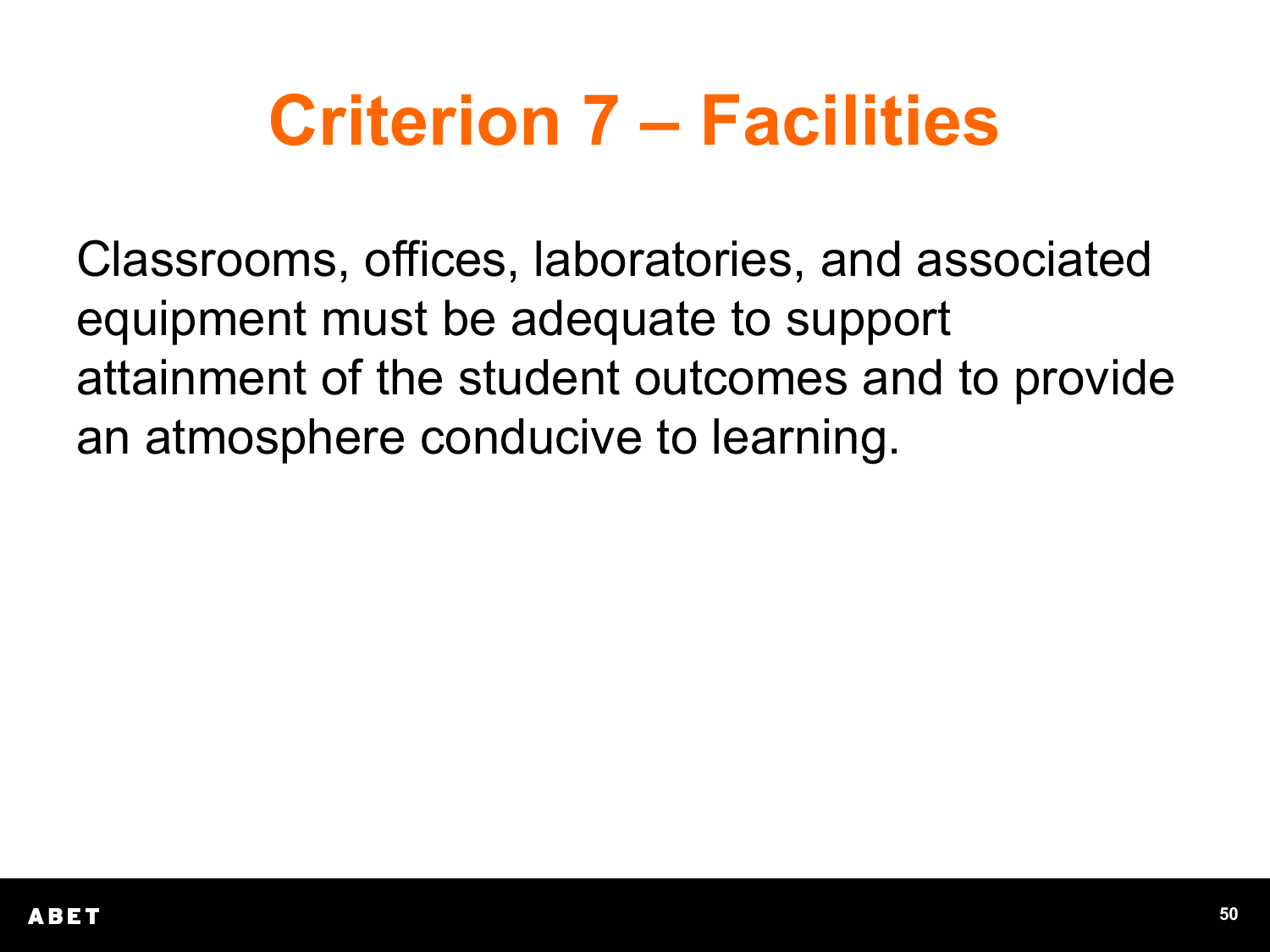## **Facilities**

- Classrooms
	- Appropriate physical arrangement
	- Equipped with appropriate technology
	- Not overcrowded
- Support facilities
	- Sufficient computer access, with appropriate off-hours access
	- Appropriate spaces for students to gather (not an explicit criterion but relates to several criteria)
	- Appropriate shop with parts, repair facilities, etc.
- Faculty offices
	- Sufficient size, privacy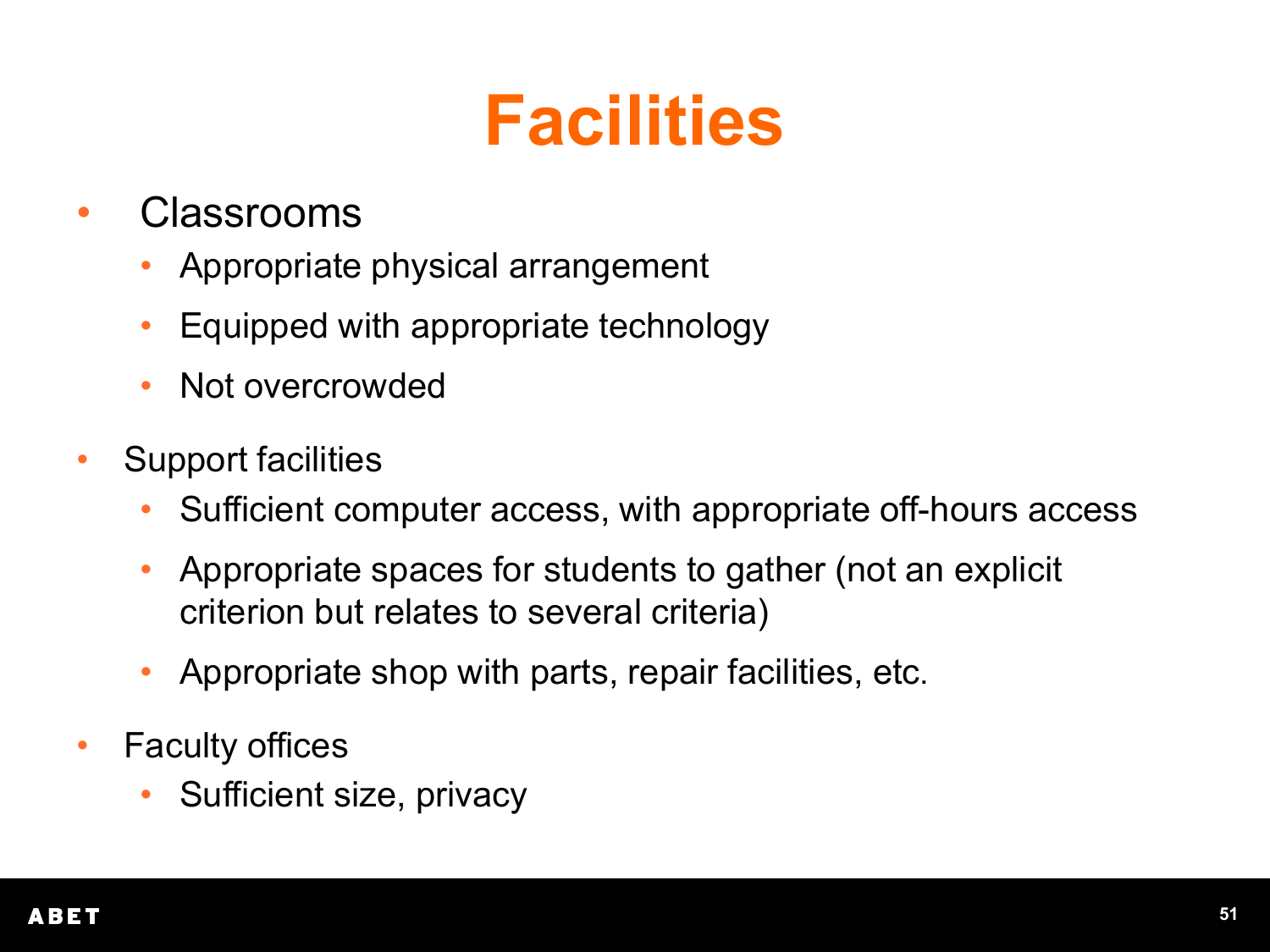### **Facilities**

#### Labs/Design Studios

- Sufficient number and size of labs
- Appropriate coverage across the breadth of specializations within the program
- Appropriate equipment, in good repair
- Appropriate student access (evening and weekend access?)
- Appropriate technician support and instructional support in lab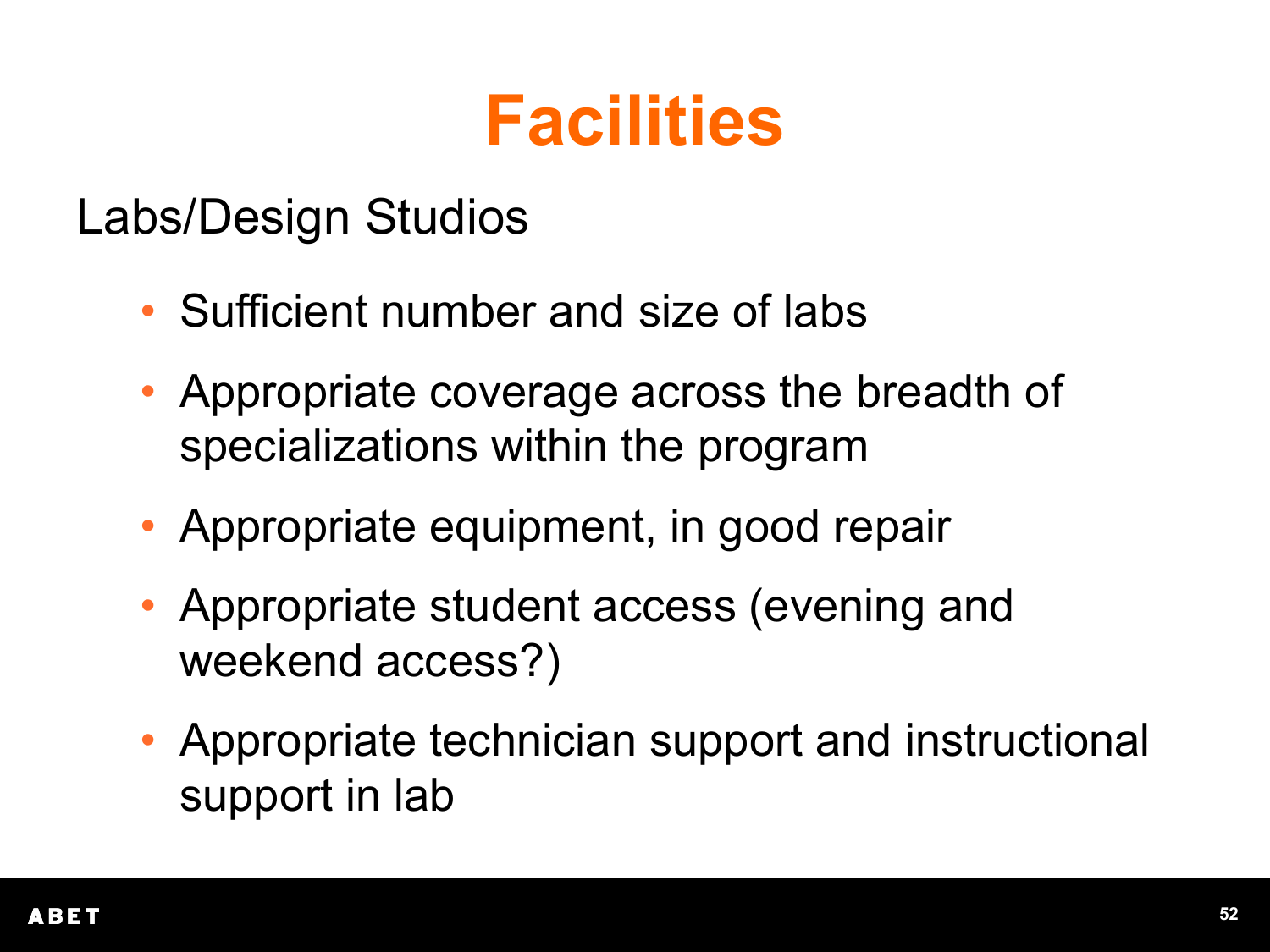# **Criterion 8 – Institutional Support**

Institutional support and leadership must be adequate to ensure the quality and continuity of the program.

• Resources include institutional services, financial support, and staff (both administrative and technical).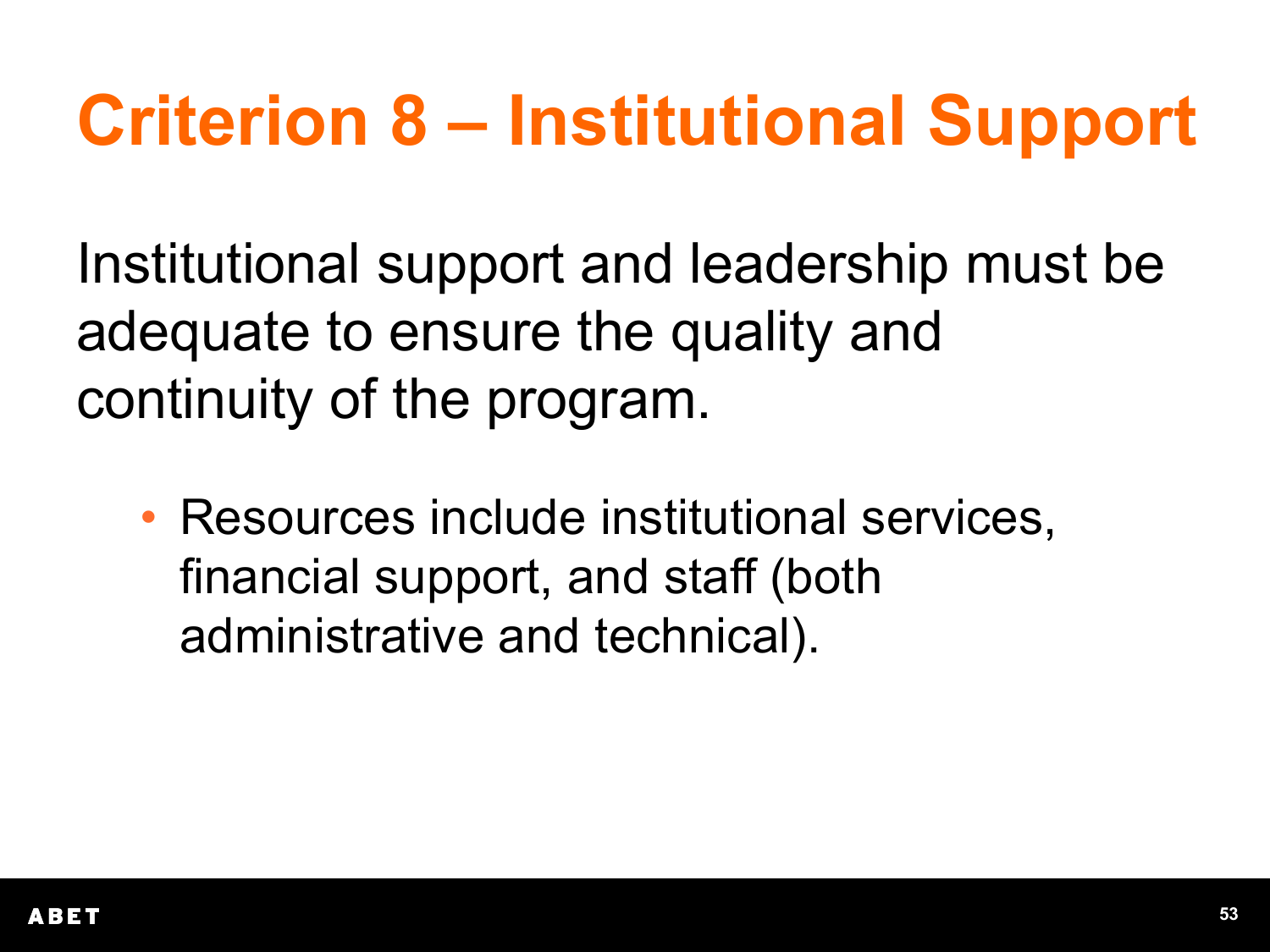## **Program/Degree-Specific Criteria**

- In addition to the eight General Criteria, the team will assess the program's compliance with applicable program- and degree- specific criteria, unless the program is being reviewed under the General Criteria only.
- Applicable program specific criteria are determined by the program title.
- Additional degree criteria apply to master's degree programs.